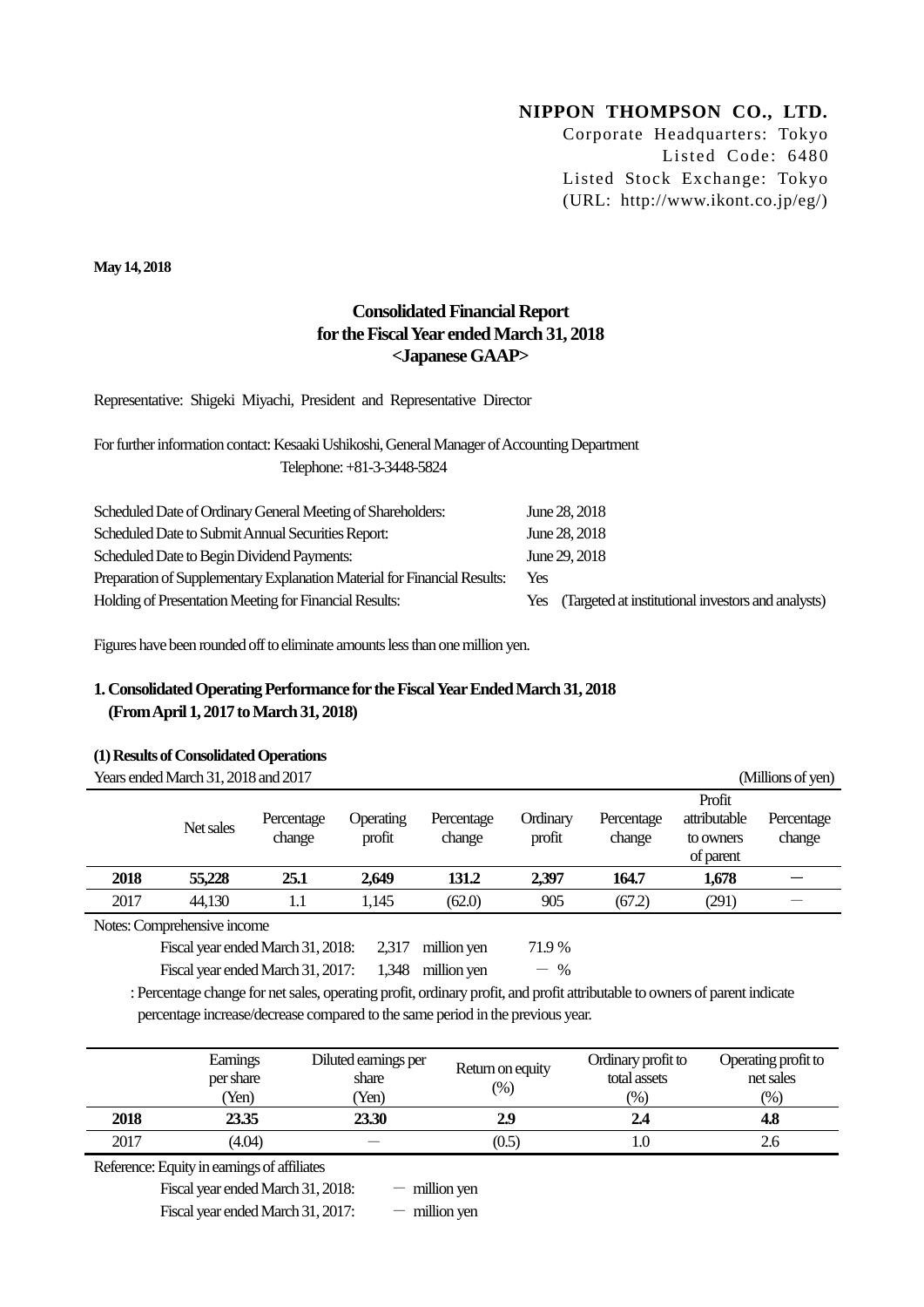## **(2) Consolidated Financial Position**

|      | Years ended March 31, 2018 and 2017 |            | (Millions of yen)    |                                  |  |
|------|-------------------------------------|------------|----------------------|----------------------------------|--|
|      | Total assets                        | Net assets | Equity ratio<br>(% ) | Net assets<br>per share<br>(Yen) |  |
| 2018 | 99.836                              | 59,666     | 59.3                 | 828.26                           |  |
| 2017 | 99.627                              | 58,605     | 58.4                 | 810.11                           |  |

Reference: shareholders'equity

Fiscal year ended March 31, 2018: 59,217 million yen Fiscal year ended March 31, 2017: 58,216 million yen

# **(3) Consolidated Cash Flows**

| Years ended March 31, 2018 and 2017 | (Millions of yen) |            |            |               |
|-------------------------------------|-------------------|------------|------------|---------------|
|                                     | Operating         | Investing  | Financing  | Cash and cash |
|                                     | activities        | activities | activities | equivalents   |
| 2018                                | 6.043             | (1,379)    | (6,696)    | 18,019        |
| 2017                                | 4.981             | (5,376)    | 7.126      | 20,040        |

# **2. Dividends**

|                |            |              | Dividends per share |          |                  |
|----------------|------------|--------------|---------------------|----------|------------------|
| Base date      | June $301$ | September 30 | December 31         | March 31 | Full fiscal year |
|                | Yen)       | Yen)         | Yen)                | (Yen)    | (Yen)            |
| 2019(Forecast) |            | 7.50         |                     | 7.50     | 15.00            |
| 2018           |            | 6.50         |                     | 6.50     | 13.00            |
| 2017           |            | 6.50         |                     | 6.50     | 13.00            |
|                |            |              |                     |          |                  |

| Base date      | Total dividends<br>(Full fiscal year) | Dividends payout<br>ratio<br>(Consolidated) | Dividends on<br>net assets<br>(Consolidated) |  |
|----------------|---------------------------------------|---------------------------------------------|----------------------------------------------|--|
|                | (Millions of yen)                     | (%)                                         | $\%)$                                        |  |
| 2019(Forecast) |                                       | 28.2                                        |                                              |  |
| 2018           | 935                                   | 55.7                                        | 1.6                                          |  |
| 2017           | 936                                   |                                             | I.6                                          |  |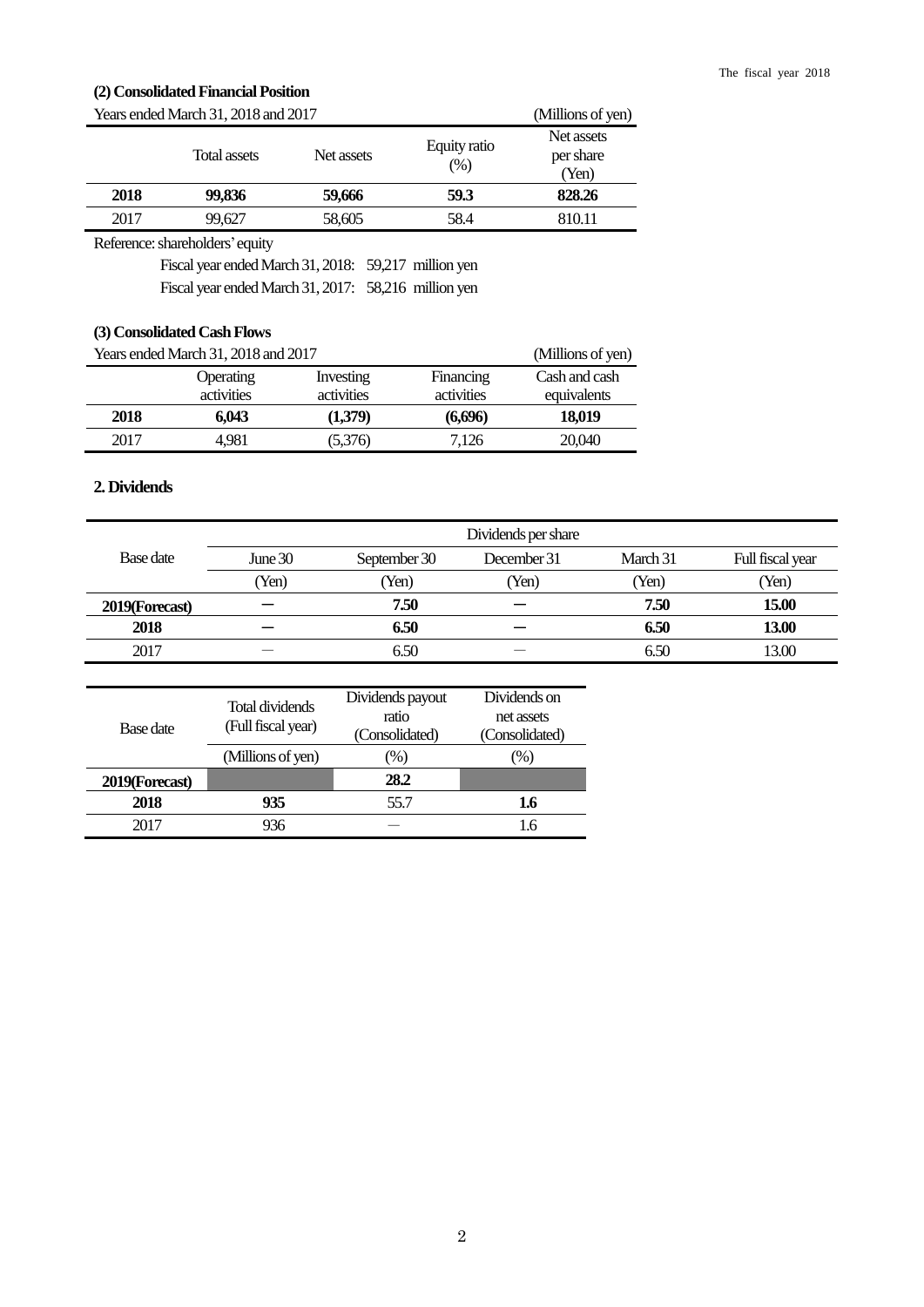### **3. Forecast of Consolidated Operating Performance for the Fiscal YearEnding March 31, 2019**

| Six-month period ending September 30, 2018, and the fiscal year ending March 31, 2019<br>(Millions of yen) |                                                  |                      |                                |                      |                    |                      |  |
|------------------------------------------------------------------------------------------------------------|--------------------------------------------------|----------------------|--------------------------------|----------------------|--------------------|----------------------|--|
|                                                                                                            | Net sales                                        | Percentage<br>change | Operating<br>profit            | Percentage<br>change | Ordinary<br>profit | Percentage<br>change |  |
| Six-month period ending<br>September 30, 2018                                                              | 30,000                                           | 15.2                 | 2,600                          | 266.2                | 2,550              | 222.7                |  |
| Year ending March<br>31, 2019                                                                              | 61,000                                           | 10.5                 | 5,500                          | 107.6                | 5,400              | 125.3                |  |
|                                                                                                            |                                                  |                      |                                |                      |                    |                      |  |
|                                                                                                            | Profit<br>attributable to<br>owners of<br>parent | Percentage<br>change | Earnings<br>per share<br>(Yen) |                      |                    |                      |  |
| Six-month period ending<br>September 30, 2018                                                              | 1,800                                            | 72.5                 | 25.17                          |                      |                    |                      |  |
| Year ending March<br>31, 2019                                                                              | 3,800                                            | 126.4                | 53.11                          |                      |                    |                      |  |

Note: Percentage change for net sales, operating profit, ordinary profit, and profit attributable to owners of parent indicate percentage increase/decrease compared to the same period in the previous year.

### **4. Others**

- (1) Changes in the state of significant subsidiaries during the period (Changes regarding specific companies accompanying changes in the scope of consolidation): None
- (2) Changes in accounting principles and accounting estimates, and restatements

| Changes in accounting principles arising from revision of accounting standards: | None |
|---------------------------------------------------------------------------------|------|
| Changes other than those in above:                                              | None |
| Changes in accounting estimates:                                                | None |
| Restatements:                                                                   | None |

|  | (3) Number of shares issued (Common stock) |
|--|--------------------------------------------|
|--|--------------------------------------------|

| Number of shares outstanding at period-end (Including treasury stock) |                   |
|-----------------------------------------------------------------------|-------------------|
| Fiscal year ended March 31, 2018:                                     | 73,501,425 shares |
| Fiscal year ended March 31, 2017:                                     | 73,501,425 shares |
| Number of treasury stock                                              |                   |
| Fiscal year ended March 31, 2018:                                     | 2,005,532 shares  |
| Fiscal year ended March 31, 2017:                                     | 1,638,790 shares  |
| Average number of shares outstanding at period-end                    |                   |
| Fiscal year ended March 31, 2018:                                     | 71,886,988 shares |
| Fiscal year ended March 31, 2017:                                     | 72,077,206 shares |

Note: The number of treasury stock includes treasury stock held by the ESOP trust. This resulted in the addition to treasury stock of 480,100 shares as of March 31, 2018 and 113,700 shares as of March 31, 2017. In addition, treasury stock held by the ESOP trust is excluded from the calculation of the average number of shares outstanding at period-end, as is other treasury stock. The number of shares excluded from said calculation totaled 89,183 shares for the fiscal year ended March 31, 2018 and 207,766 shares for the fiscal year ended March 31, 2017.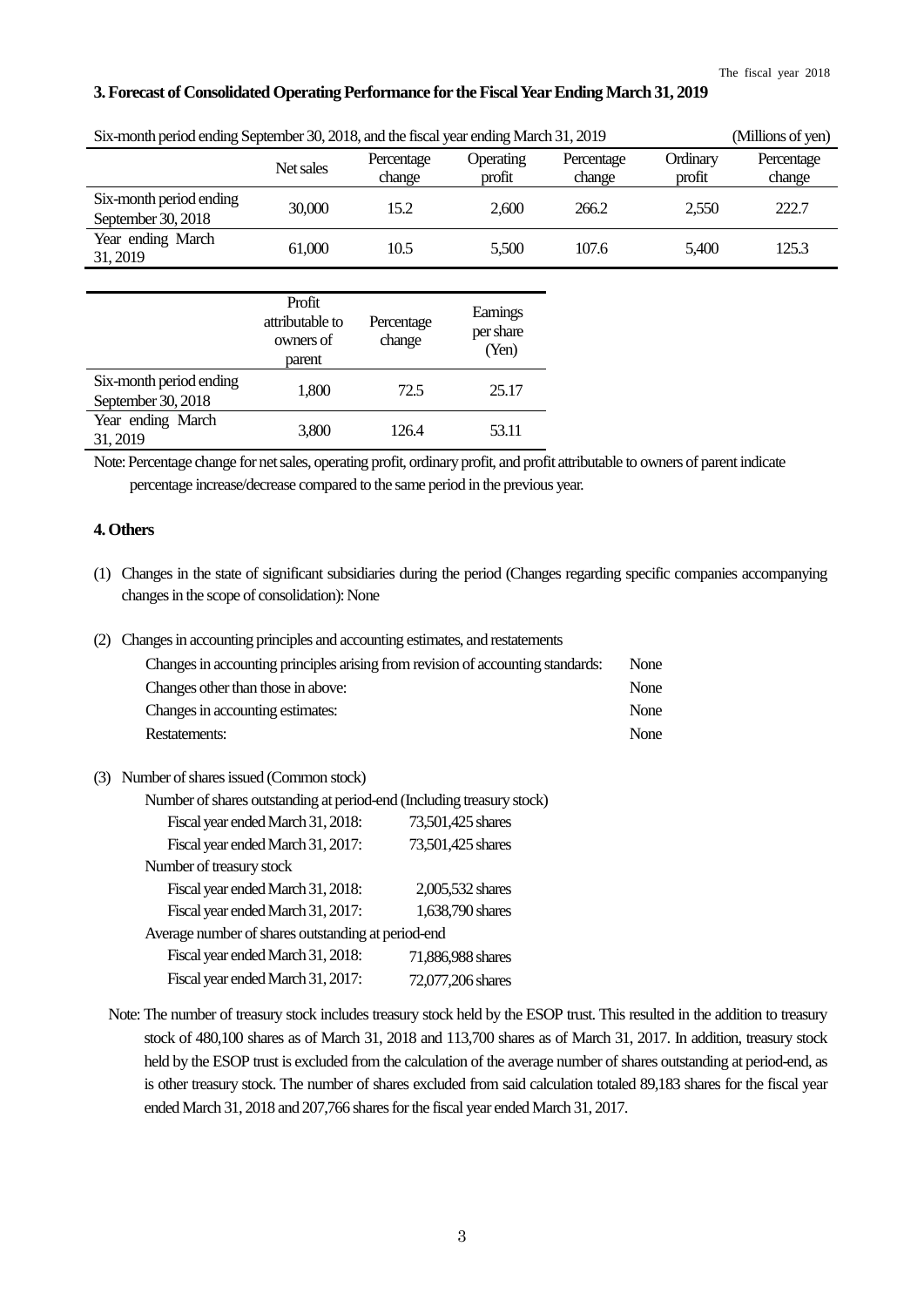# **Reference: Non-consolidated Operating Performance for the Fiscal Year Ended March 31, 2018 (FromApril 1, 2017 to March 31, 2018)**

|                                                          | (1) Results of Non-consolidated Operations |      |      |                      |                    |                      |        |                      |  |
|----------------------------------------------------------|--------------------------------------------|------|------|----------------------|--------------------|----------------------|--------|----------------------|--|
| Years ended March 31, 2018 and 2017<br>(Millions of yen) |                                            |      |      |                      |                    |                      |        |                      |  |
| Operating<br>Percentage<br>Net sales<br>profit<br>change |                                            |      |      | Percentage<br>change | Ordinary<br>profit | Percentage<br>change | Profit | Percentage<br>change |  |
| 2018                                                     | 45,874                                     | 19.8 | 964  |                      | 1,227              |                      | 810    |                      |  |
| 2017                                                     | 38.276                                     | 0.8  | (82) |                      | (72)               |                      | (534)  |                      |  |

Note: Percentage change for net sales, operating profit, ordinary profit, and profit indicate percentage increase/decrease compared to the same period in the previous year.

|      | Earnings<br>per share<br>(Yen) | Diluted earnings<br>per share<br>(Yen) |
|------|--------------------------------|----------------------------------------|
| 2018 | 11.27                          | 11.25                                  |
| 2017 | 7.41)                          |                                        |

## **(2) Non-consolidated Financial Position**

|      | Years ended March 31, 2018 and 2017 |            |                     | (Millions of yen)                |
|------|-------------------------------------|------------|---------------------|----------------------------------|
|      | Total assets                        | Net assets | Equity ratio<br>(%) | Net assets<br>per share<br>(Yen) |
| 2018 | 91.045                              | 53,013     | 58.1                | 740.42                           |
| 2017 | 91.446                              | 53,026     | 58.0                | 737.47                           |

Reference: shareholders'equity

Fiscal year endedMarch 31, 2018: 52,937 million yen Fiscal year endedMarch 31, 2017: 52,996 million yen

## **These consolidated financial statements are not subject to quarterly review by auditors**

### **Explanations or Other Items Pertaining to Appropriate use of Operating PerformanceForecasts**

Performance forecasts presented herein are based on information available to the Nippon Thompson Group (the "Group") as of the date of this document, May 14, 2018. Accordingly, for a wide variety of reasons, there remains the possibility that actual performance results may differ from projections. For performance forecasts, please refer to "Overview of Operating Results (4) Outlook" on page 7.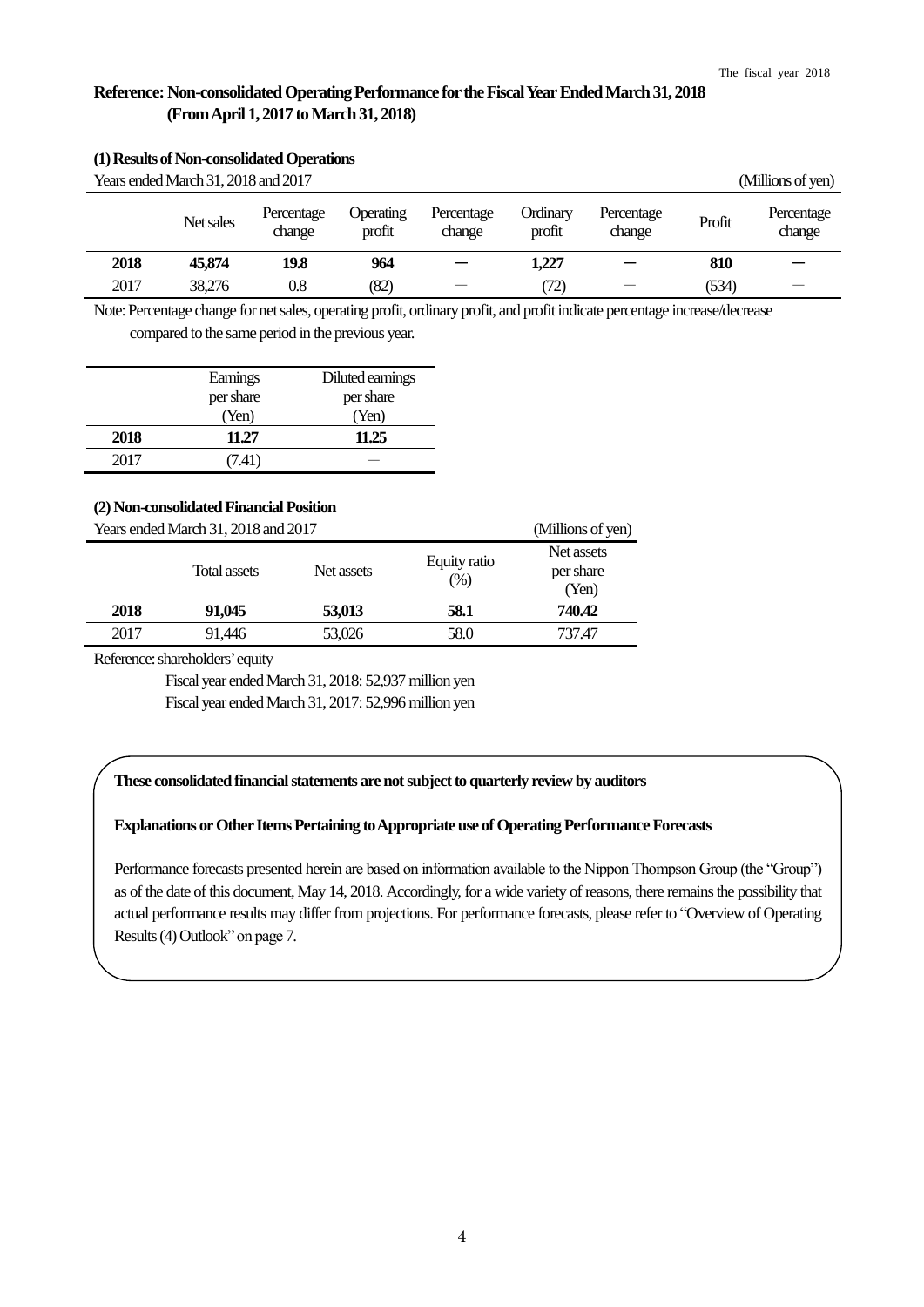#### **5. Operating Results and Financial Position**

#### **(1) Analysis of Operating Results**

In the consolidated fiscal year ended March 31, 2018, the Japanese economy continued to gradually improve against a backdrop of rising corporate profits, employment figures, and income levels as well as increased private capital investment. Overseas, the U.S. economy remained steady, and European and Asian economies on the whole continued to recover.

Under these circumstances, the Group has entered into the final fiscal year of its "IKO Mid-term business plan 2017 (three-year plan) CHANGE & CHALLENGE," which began in April 2015. The Group has implemented a wide range of initiatives to strengthen its earnings base while expanding its businesses and ensuring sustained growth.

From a sales perspective, amid robust demand for private capital investment and a consistently high level of orders, the Group worked to further cultivate business ties with existing customers while focusing on expanding sales of strategic products, demand for which is expected to increase going forward.

From a production standpoint, with orders continuing to rapidly rise, the Group worked quickly to upgrade its supply framework, mainly by increasing the number of personnel at domestic factories and the production subsidiary IKO Thompson Vietnam Co., Ltd. In addition, the Group strove to expand its overall production capacity and boost profitability by reducing costs.

Turning to the Group's operational results, domestic and overseas markets remained strong due to active capital investment in the industries of our main customers. In the domestic market, net sales increased due mainly to demand for machine tools and for electronics-related devices, including semiconductor manufacturing equipment and electronic component mounting equipment. Overseas, net sales rose in North America as demand remained firm for machine tools and precision machinery. In Europe, net sales increased amid growing demand for machine tools and electronics-related devices. In Asia, sales soared due to the inclusion of UBC (Shanghai) Precision Bearing Manufacturing Co., Ltd. as a consolidated subsidiary as well as higher demand in Hong Kong, Taiwan, South Korea, and China, where the companies are maintaining a steady program of investment in production automation and labor-saving technology as well as capital investment in infrastructure-related projects.

As a result, consolidated net sales for the fiscal year under review totaled ¥55,228 million, up 25.1% year on year. On the earnings front, production efficiency worsened temporarily following the installation of a new mission-critical system. However, due mainly to increased revenue and production, operating profit came to ¥2,649 million, up 131.2% year on year, and ordinary profit came to ¥2,397 million, up 164.7% year on year. Profit attributable to owners of the parent amounted to ¥1,678 million, compared with loss attributable to owners of the parent of ¥291 million for the previous fiscal year.

Because the Group manufactures and sells Needle Roller Bearings, Linear Motion Rolling Guides and Machine Components on an integrated basis, disclosure of segment information has been omitted. Sales of Needle Roller Bearings and Linear Motion Rolling Guides totaled ¥47,990 million, an 23.7% increase compared with the corresponding period in the previous fiscal year. Sales of Machine Components rose 35.7% to ¥7,237 million.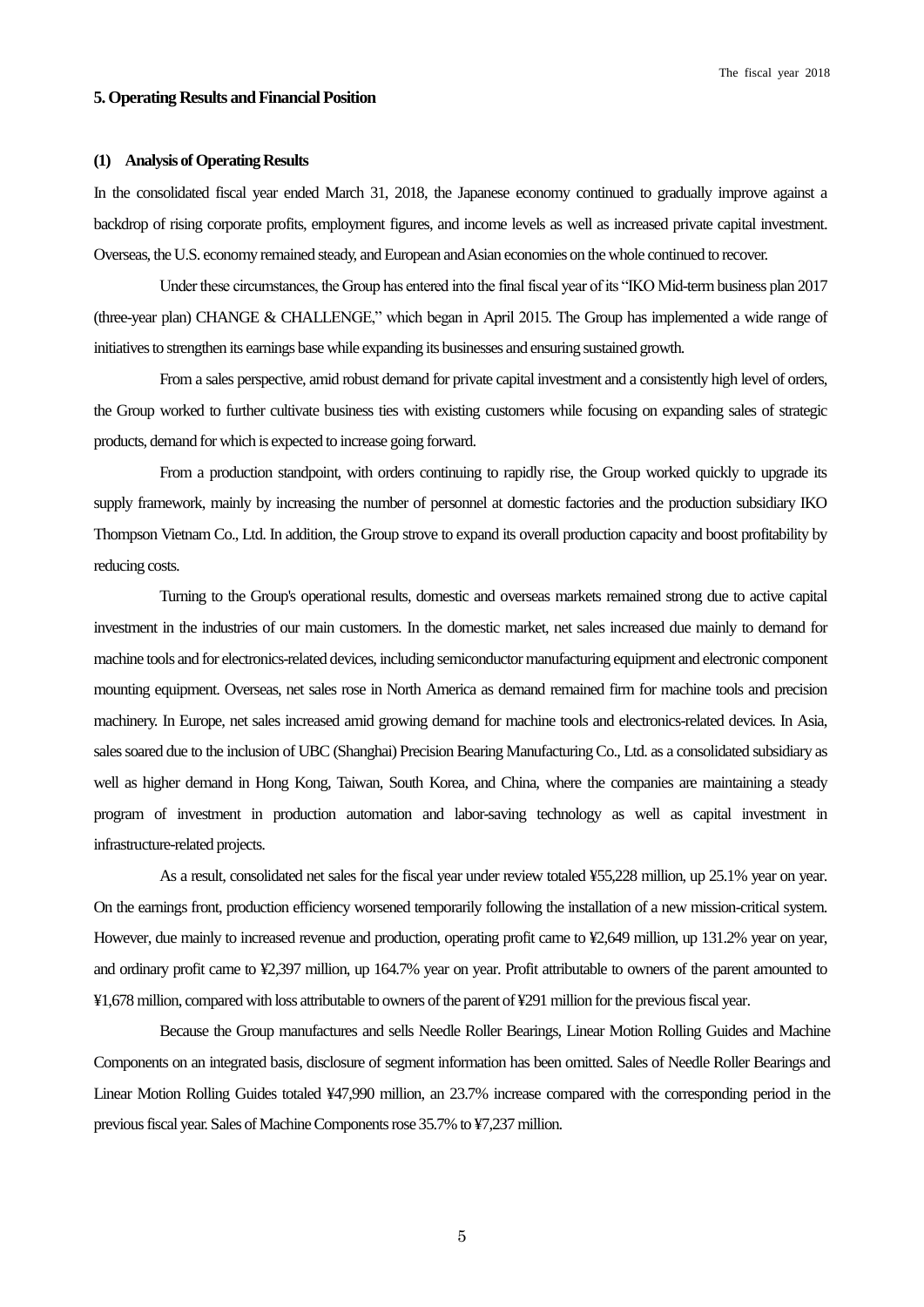#### **Business Segment Information**

|                                                                | March 31,<br>2018 |             | March 31,<br>2017 |             | Change      |            |
|----------------------------------------------------------------|-------------------|-------------|-------------------|-------------|-------------|------------|
|                                                                | Millions of       | Component   | Millions of       | Component   | Millions of | Percentage |
|                                                                | yen               | percentages | Yen               | percentages | yen         | change     |
| Needle Roller Bearings, Linear<br><b>Motion Rolling Guides</b> | 47,990            | 86.9        | 38.797            | 87.9        | 9.193       | 23.7       |
| <b>Machine Components</b>                                      | 7,237             | 13.1        | 5.332             | 12.1        | 1.904       | 35.7       |
| Total net sales                                                | 55,228            | 100.0       | 44,130            | 100.0       | 11.097      | 25.1       |

#### **(2) Summary of Financial Position**

Total assets as of March 31, 2018, totaled ¥99,836 million, an increase of ¥208 million compared with the end of the previous fiscal year. This mainly comprised increases in notes and accounts receivable-trade of ¥3,260 million and investment securities of ¥679 million as well as decreases in cash and deposits of ¥2,136 million, inventories of ¥373 million, deferred tax assets of ¥219million, tangible fixed assets of ¥558 million and intangible assets of ¥418 million.

Total liabilities amounted to ¥40,170 million, a decrease of ¥851 million compared with the end of the previous fiscal year. This mainly comprised increases in notes and accounts payable-trade of ¥2,795 million, accrued expenses of ¥510 million, accounts payable-other of ¥832 million and deferred tax liabilities of ¥279 million as well as decreases in short-term loans payable of ¥400 million and corporate bonds of ¥5,000 million.

Total net assets amounted to ¥59,666 million, an increase of ¥1,060 million compared with the end of the previous fiscal year. This mainly comprised increases in retained earnings of ¥742 million and net unrealized holding gains on available-for-sale securities of ¥474million.

#### **(3) Summary of Cash Flows**

Cash and cash equivalents at the end of the fiscal year under review totaled ¥18,019 million, a decrease of ¥2,020 million compared with the end of the previous fiscal year.

#### *Cash Flows from Operating Activities*

Net cash provided by operating activities was ¥6,043 million. The major inflows were profit before income taxes of ¥2,489 million, depreciation and amortization of ¥3,094 million, a decrease in inventories of ¥410 million, an increase in notes and accounts payable-trade of ¥2,704 million and an increase in accrued expenses of ¥326 million, while the major outflows was an increase in notes and accounts receivable-trade of ¥3,196 million.

#### *Cash Flows from Investing Activities*

Net cash used in investing activities totaled ¥1,379 million. This was mainly due to proceeds from cancellation of insurance funds of ¥532 million, while the major outflows were purchase of property, plant and equipment of ¥1,539 million and purchase of insurance funds of ¥260 million.

#### *Cash Flows from Financing Activities*

Net cash used in financing activities totaled ¥6,696 million. This was mainly due to redemption of bonds of ¥5,000 million, purchase of treasury shares of ¥420 million and cash dividends paid of 935 million.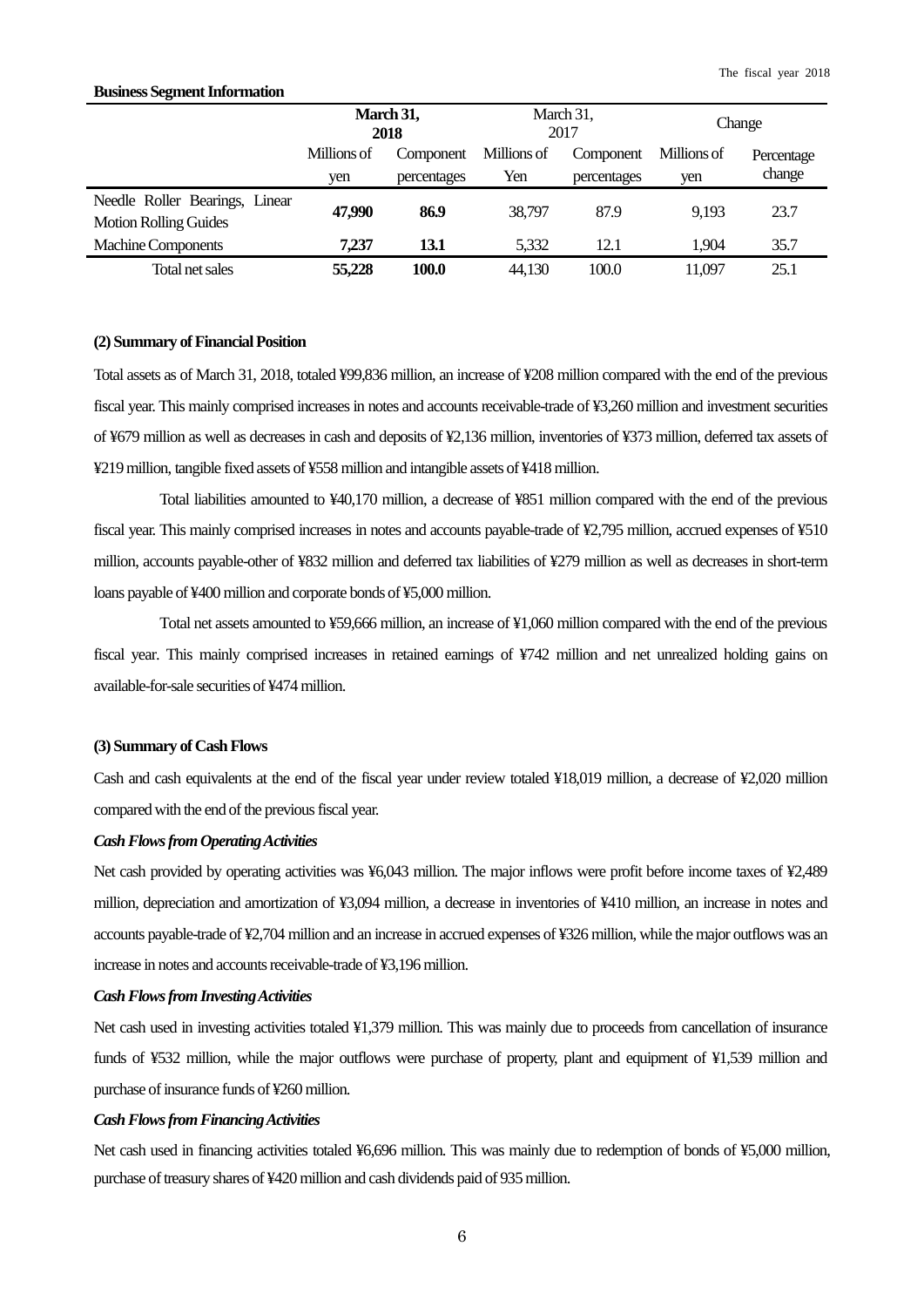The trend of cash flow indices is as follows:

|                                        | For the periods ended |                   |                   |                   |  |
|----------------------------------------|-----------------------|-------------------|-------------------|-------------------|--|
|                                        | March 31,<br>2015     | March 31,<br>2016 | March 31,<br>2017 | March 31,<br>2018 |  |
| Equity ratio $(\%)$                    | 65.4                  | 65.0              | 58.4              | 59.3              |  |
| Equity ratio on market value basis (%) | 46.3                  | 32.6              | 43.6              | 60.9              |  |
| Debt repayment period (Years)          | 2.4                   | 7.1               | 5.4               | 3.5               |  |
| Interest coverage ratio (Times)        | 74.6                  | 21.6              | 43.4              | 43.3              |  |

Notes:

| Equity ratio:                       | Total shareholders' equity / total assets                           |
|-------------------------------------|---------------------------------------------------------------------|
| Equity ratio on market value basis: | Aggregate market value of common stock / total assets               |
| Debt repayment period:              | Interest-bearing liabilities / cash flows from operating activities |
| Interest coverage ratio:            | Cash flows from operating activities / interest payments            |

1. All indices based on consolidated financial figures.

2. Aggregate market value of common stock:

Market price at the period-end x number of shares outstanding at the period-end (excluding treasury stock)

3. Cash flows from operating activities corresponds to the cash flow from operating activities in the consolidated statement of cash flows. Interest-bearing liabilities include all liabilities reported on the consolidated balance sheet for which the Group is paying interest. Interest payments correspond to the interest paid in the consolidated statement of cash flows.

### **(4) Outlook**

Regarding the forecast for the current fiscal year, the Japanese economy is expected to continue to gradually recover. Overseas, the world economy is expected to remain firm overall despite concerns about the risk of a slump that have been prompted mainly by shifting policies in the United States and international trade friction.

 In light of these economic conditions, the Group is forecasting consolidated net sales of ¥61.0 billion, operating profit of ¥5.5 billion, ordinary profit of ¥5.4 billion and profit attributable to owners of parent of ¥3.8 billion for the year ending March 31, 2019.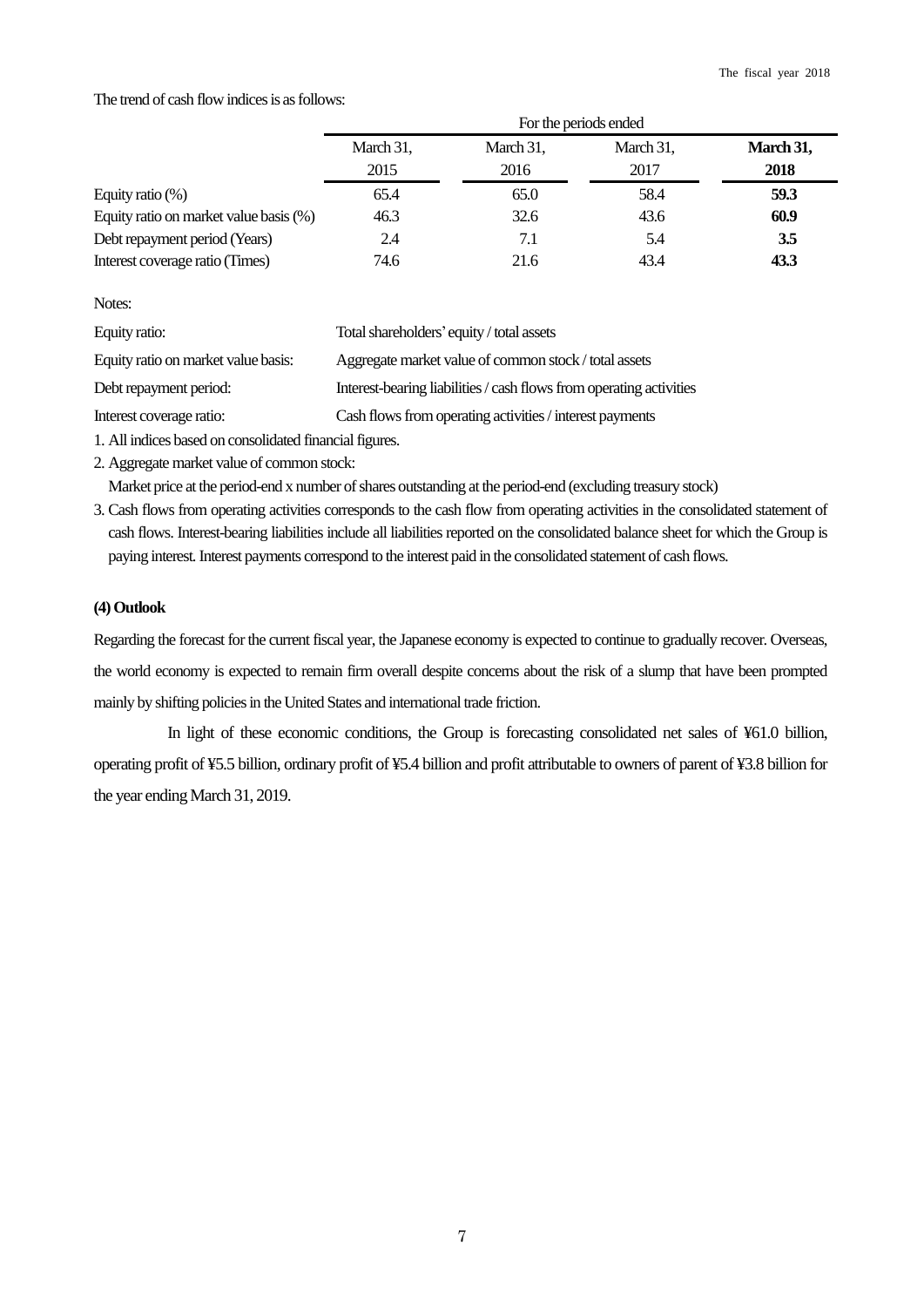### **(5) Fundamental Earnings Distribution Policy and Dividends for the Current and Next Fiscal Periods**

With regard to the distribution of profits, Nippon Thompson Co., Ltd. (the "Company") positions the return of profits to shareholders as one of its major management issues, having as its basic policy continuing stable dividends while taking performance levels into overall consideration.

In addition, while giving heed to such factors as the future business environment, the Group intends to retain sufficient internal reserves. Specifically in this regard, the Group works to strengthen its management base and improve earnings power to maximize corporate value. Simultaneously, it reviews production systems that respond to rapid technological innovation and fluctuating demand and makes such investments as new product development.

In keeping with the basic policy and as a result of a general review of, for example, the level of performance over the fiscal year and internal reserves, the Company plans a year-end dividend of ¥6.5 per share. Including the interim dividend of ¥6.5 per share, the planned full-year dividend payment ¥13 per share.

The Company is forecasting a dividend of ¥15 per share (including an interim dividend of ¥7.5 per share) for the fiscal year ending March 31, 2018.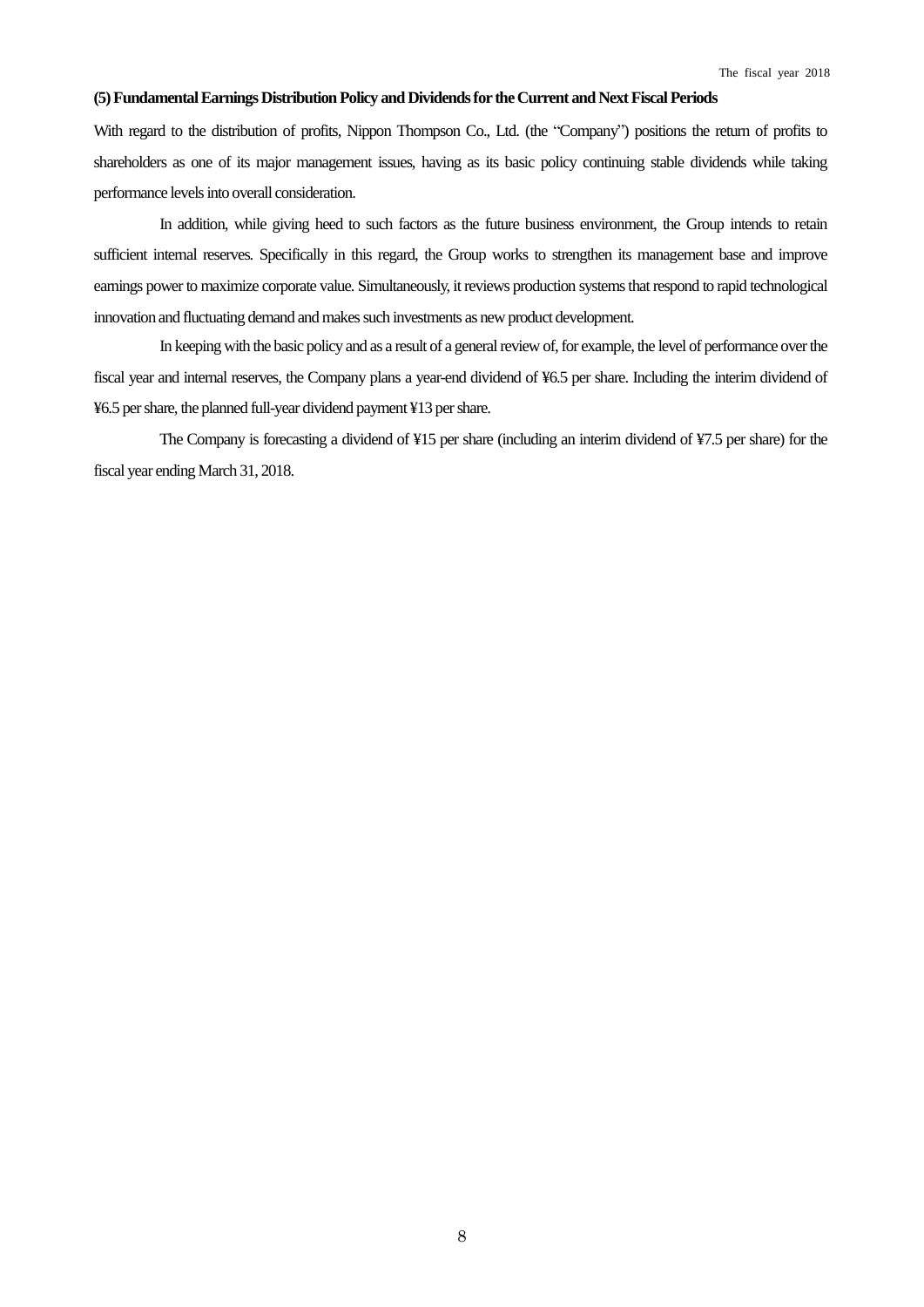### **6. Status of the Group**

The Group is composed of the Company and its subsidiaries, and engages in the manufactures and sells Needle Roller

Bearings, Linear Motion Rolling Guides and Machine Components.

The Group's business is outlined in the following diagram.

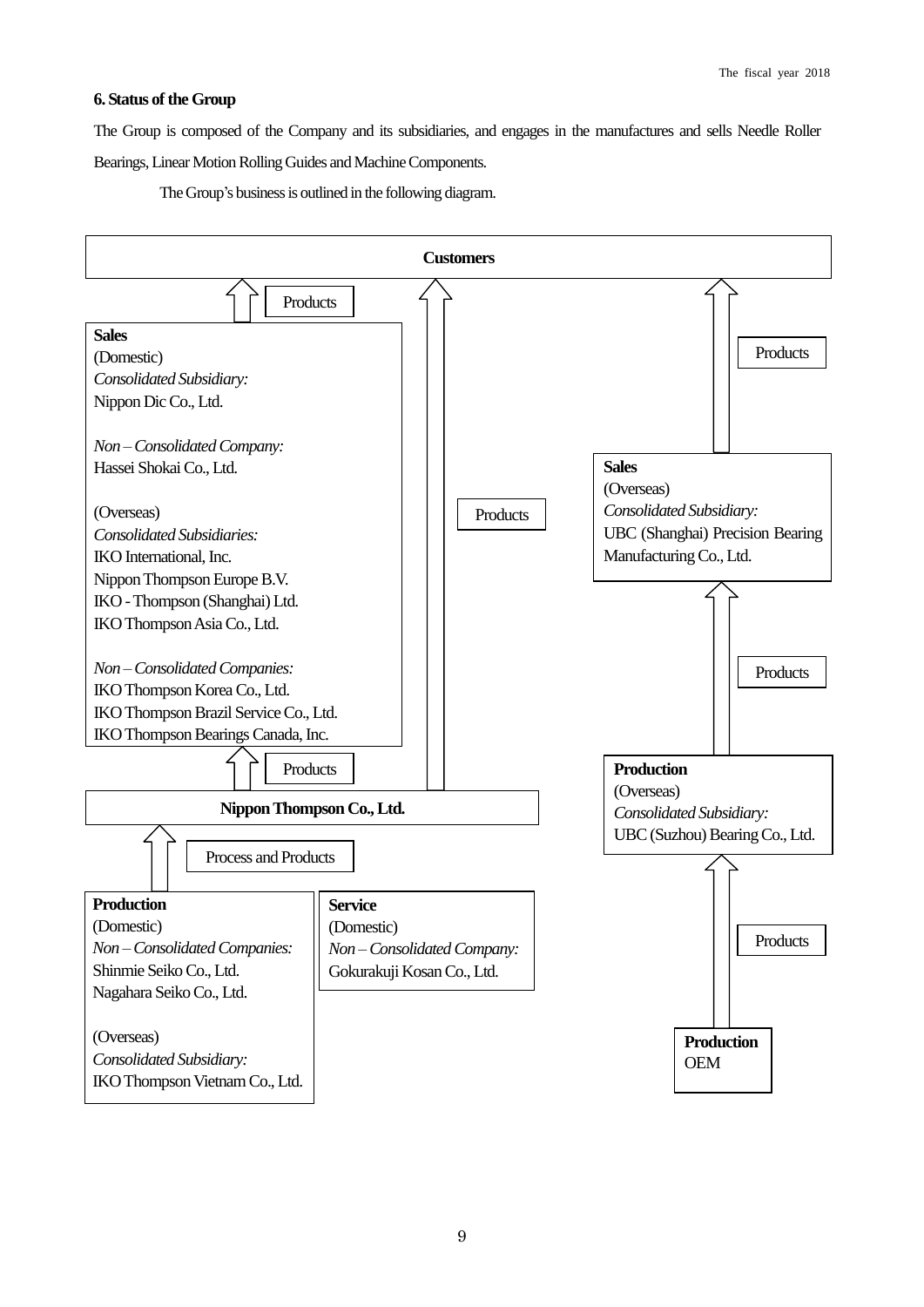#### **7. Management Policies**

#### **(1) Fundamental Management Policies**

Based on the corporate philosophy of "contributing to society as an R&D-oriented company," the Group —a trusted international enterprise—is committed to serving domestic and overseas markets through the manufacture and sale of Needle Roller Bearings and Linear Motion Rolling Guides. Our emphasis is on quality rather than scale, as we see our mission as developing high-value-added products that meet customer needs. The entire company is engaged in an effort to associate the Nippon Thompson brand with the acronymIKO—**"I"** for Innovation, because the Company's products are always innovative; **"K"** for Know-how, because they incorporate a high level of technological expertise; and **"O"** for Originality, because they are highly creative.

The Group believes that contributing to the development of society is one of its most important management policies. While thoroughly instilling corporate ethics, we make every effort to ensure compliance in management and contribute to the preservation ofthe global environment. Our corporate activities take into account this social mission.

#### **(2) Management Targets and Performance Indicators**

Raising shareholder return on equity (ROE), in an effort to maximize shareholder value, is the principal indicator for the Group. Management also focuses on improving cash flows to enhance stability and to strengthen the Group's financial position.

#### **(3) Medium-Term Management Strategies**

Through the manufacture and sale of bearings and other products, the Group aims to reinforce its reputation of trustworthiness and dependability in the global market while further strengthening its presence and achieving continuous growth. Accordingly, we have formulated "IKO Mid-term business plan 2020 (three-year plan) CHANGE & CHALLENGE: Next Stage—ACCOMPLISH—." Aiming to achieve sustained growth and reinforce our earnings structure, we will focus our management resources on nurturing key fields with high growth and earnings potential. We will continue to provide the world with high added value by developing products and services that take maximum advantage of the Group's core technologies.

#### **(4) Issues to Be Resolved**

The main businesses of the Group are expected to experience a steady increase in demand from various sectors, centered on the machine tools and semiconductor manufacturing equipment industry. This forecasted rise in demand is attributable to the global growth of the machinery and electronics industry. In step with worldwide trends toward the prevention of global warming, the Company's products, which meet the need for compact, power-saving machinery, are present in business fields that possess growth potential.

The Group will respond flexibly to changes in the businesses environment while conducting focused investment of management resources based on careful analysis of the abovementioned promising markets and implementing a range of measures to heighten its global competitiveness.

From the sales perspective, the Group will establish a marketing framework that can offer solutions through

10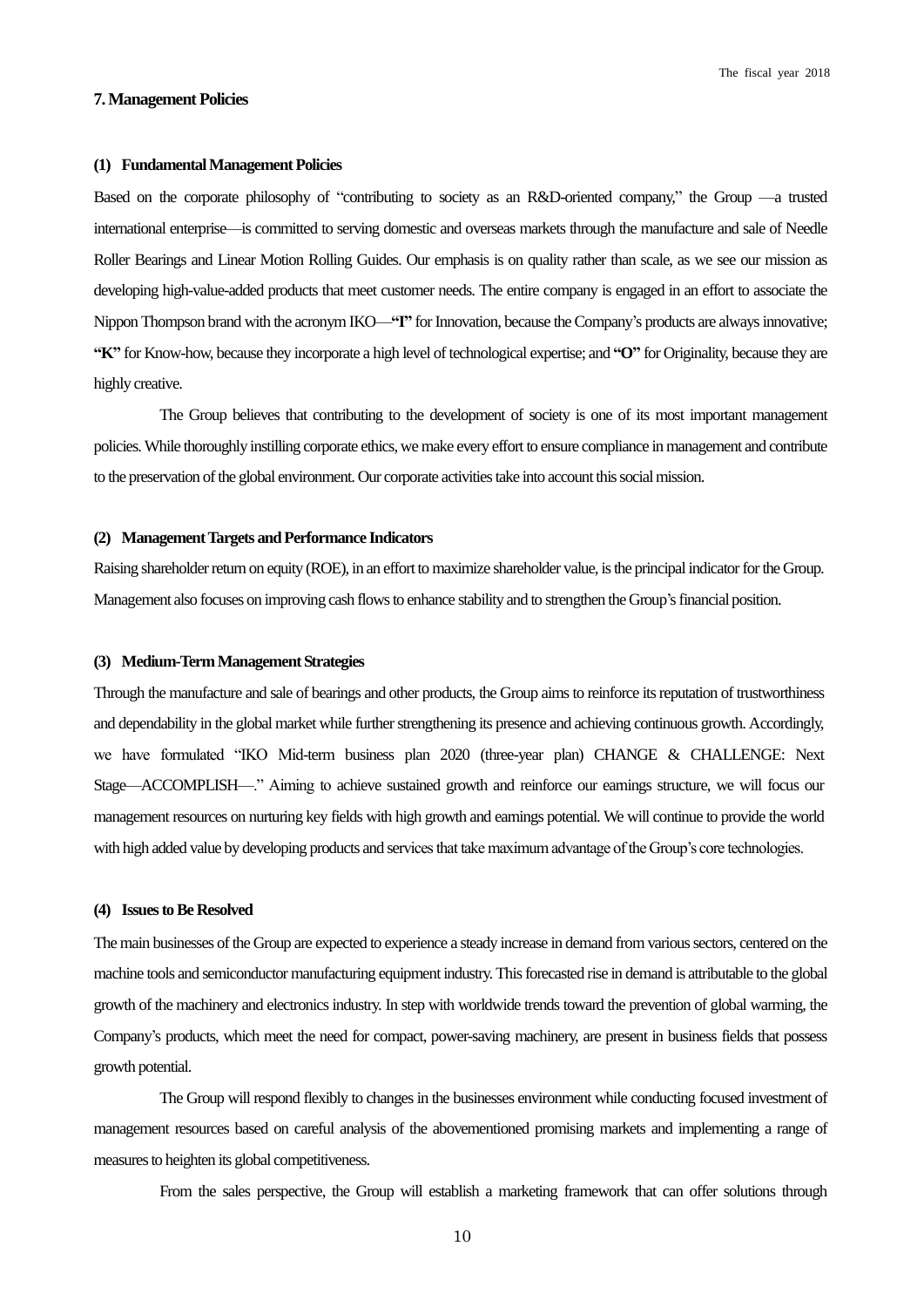cooperation between the technical, production, and administrative departments as well as the Sales Department based on assessments of customers' problems and aspirations. We aim to be a company that customers are comfortable approaching directly for consultation. In particular, as the switch to IoT and smart factories accelerates, market needs are growing more complex and varied. In response, we will increase the added value provided to customers by enhancing our ability to offer solutions using unit products. In addition, we will promote the technical capabilities of the IKO brand in new and unconventional ways and work to raise awareness of these capabilities on the global market. We will continue to build a framework that can more efficiently and effectively expand sales.

Regarding product development, amid an era of economic and social structural change driven by technological progress, including IoT, big data, AI, and robots, the Group is providing new value to society through product development focused on exploring new fields with an eye toward open innovation involving industry, academia, and government agencies. We share our customers' values and strive to address the specific needs of communities around the globe. We will continue working to develop markets and products from the customers' point of view using the Group's advance technical skills.

Turning to production activities, the Group will earnestly promote manufacturing reforms and work to improve processes, promote automation, and establish new methods with the aim of ensuring our ability to produce and supply products in a steady, timely manner in line with Companywide marketing strategies. As for materials and components, in addition to implementing optimal global procurement, we have begun to carry out fundamental reforms from upstream processes and are boosting the effects of those reforms. By manufacturing in optimal locations that best utilize each domestic and overseas production base's strengths and accurately assigning roles, we will continue working to enhance our competitiveness in terms of quality, price, and delivery time.

#### **8. Basic Stance on Selection of Accounting Methods**

The Group applies "Japanese GAAP" to facilitate the comparison of consolidated financial statements with different reporting periods.

As for the adoption of "International Financial Reporting Standards (IFRS)", the Group maintains a policy of continuing to appropriately respond to the situation going forward.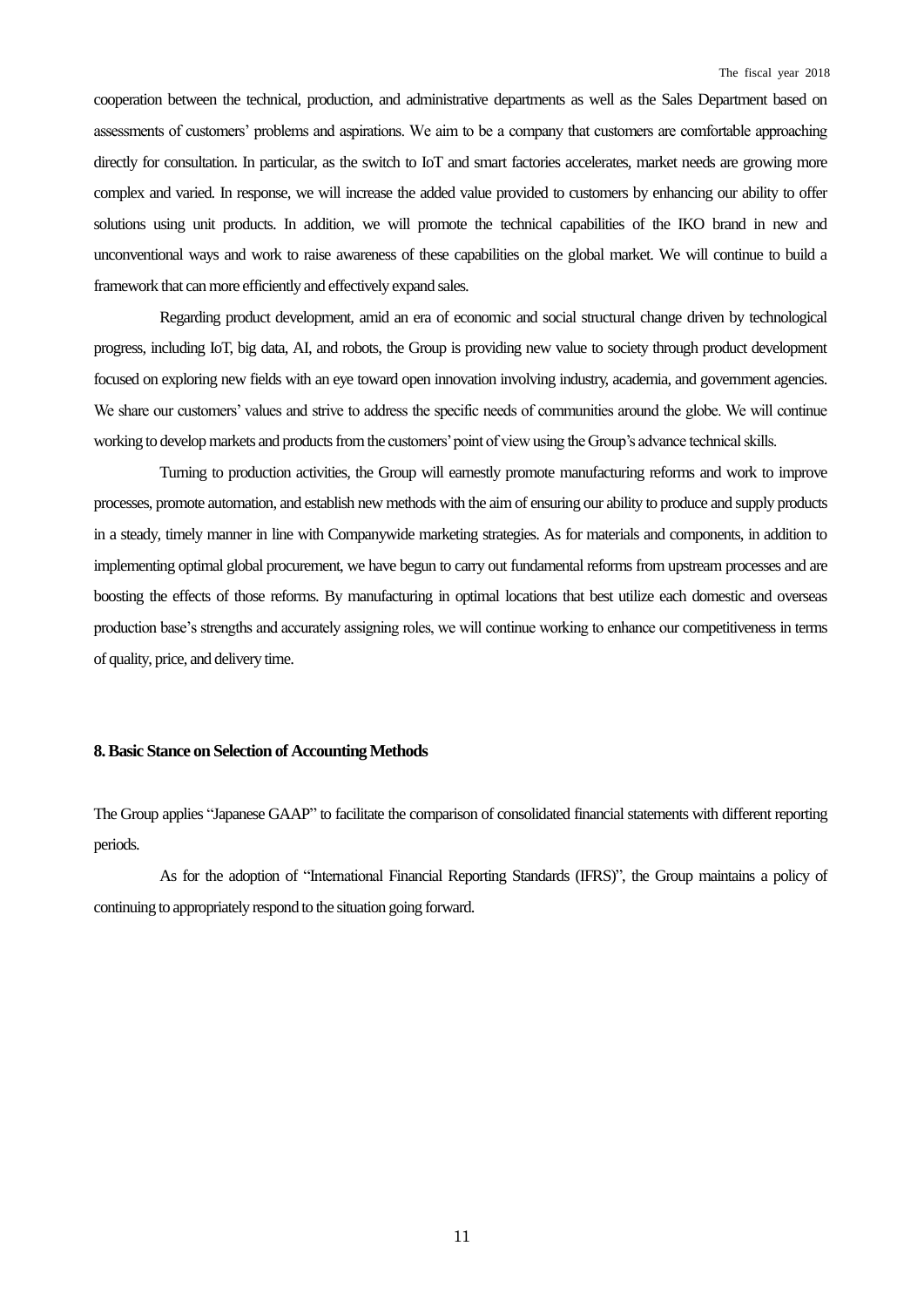# **9. Consolidated Financial Statements**

# **Consolidated Balance Sheets**

As of March 31, 2018 and 2017

|                                       | Millions of yen   |                   |  |  |
|---------------------------------------|-------------------|-------------------|--|--|
| <b>ASSETS</b>                         | March 31,<br>2018 | March 31,<br>2017 |  |  |
| <b>Current Assets:</b>                |                   |                   |  |  |
| Cash and deposits                     | 18,104            | 20,240            |  |  |
| Notes and accounts receivable-trade   | 16,373            | 13,113            |  |  |
| Finished products                     | 11,734            | 13,186            |  |  |
| Material in process                   | 8,713             | 7,892             |  |  |
| Raw material                          | 5,095             | 4,837             |  |  |
| Deferred tax assets                   | 1,687             | 1,907             |  |  |
| Others                                | 1,301             | 1,462             |  |  |
| Less: Allowance for doubtful accounts | (25)              | (11)              |  |  |
| Total current assets                  | 62,984            | 62,629            |  |  |
| <b>Fixed Assets:</b>                  |                   |                   |  |  |
| Tangible fixed assets:                |                   |                   |  |  |
| <b>Buildings and structures</b>       | 5,348             | 5,691             |  |  |
| Machinery and vehicles                | 9,700             | 10,548            |  |  |
| Tools and fixtures                    | 712               | 587               |  |  |
| Land                                  | 2,951             | 2,965             |  |  |
| Lease assets                          | 635               | 680               |  |  |
| Construction in progress              | 966               | 399               |  |  |
| Total tangible fixed assets           | 20,313            | 20,872            |  |  |
| Intangible fixed assets:              |                   |                   |  |  |
| Goodwill                              | 345               | 384               |  |  |
| Others                                | 2,610             | 2,989             |  |  |
| Total intangible fixed assets         | 2,956             | 3,374             |  |  |
| Investments and other assets:         |                   |                   |  |  |
| Investment securities                 | 11,119            | 10,440            |  |  |
| Others                                | 2,511             | 2,356             |  |  |
| Less: Allowance for doubtful accounts | (48)              | (45)              |  |  |
| Total investments and other assets    | 13,582            | 12,751            |  |  |
| Total fixed assets                    | 36,851            | 36,998            |  |  |
| <b>TOTAL ASSETS</b>                   | 99,836            | 99,627            |  |  |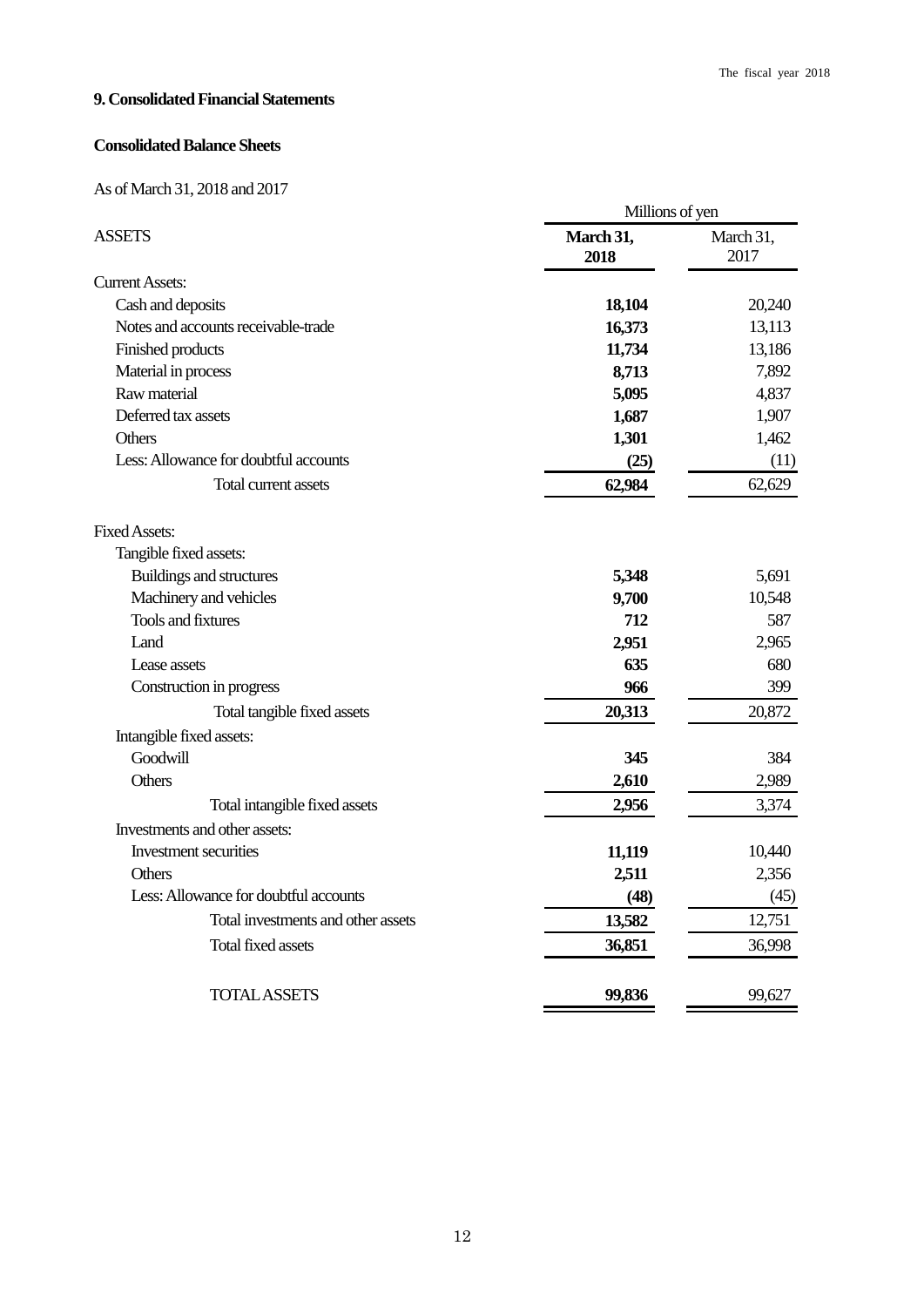|                                                               | Millions of yen   | The fiscal year 2018 |
|---------------------------------------------------------------|-------------------|----------------------|
| <b>LIABILITIES</b>                                            | March 31,<br>2018 | March 31,<br>2017    |
| <b>Current Liabilities:</b>                                   |                   |                      |
| Notes and accounts payable-trade                              | 10,939            | 8,143                |
| Short-term loans payable                                      |                   | 400                  |
| Current portion of bonds                                      |                   | 5,000                |
| Current portion of long-term loans payable                    | 2,778             | 3,133                |
| Lease obligations                                             | 68                | 68                   |
| Accrued expenses                                              | 2,767             | 2,256                |
| Income taxes payable                                          | 479               | 202                  |
| Allowance for directors' and corporate auditors' bonuses      | 60                | 60                   |
| Others                                                        | 2,484             | 1,595                |
| Total current liabilities                                     | 19,577            | 20,861               |
| Long-Term Liabilities:                                        |                   |                      |
| Corporate bonds                                               | 10,000            | 10,000               |
| Long-term loans payable                                       | 8,516             | 8,133                |
| Lease obligations                                             | 498               | 561                  |
| Deferred tax liabilities                                      | 1,456             | 1,177                |
| Net defined benefit liabilities                               | 15                | 182                  |
| Others                                                        | 104               | 105                  |
| Total long-term liabilities                                   | 20,592            | 20,160               |
| <b>TOTAL LIABILITIES</b>                                      | 40,170            | 41,021               |
| <b>NET ASSETS</b>                                             |                   |                      |
| Shareholders' Equity:                                         |                   |                      |
| Common stock                                                  | 9,533             | 9,533                |
| Capital surplus                                               | 12,887            | 12,887               |
| Retained earnings                                             | 33,544            | 32,801               |
| Treasury stock                                                | (1,169)           | (801)                |
| Total shareholders' equity                                    | 54,795            | 54,420               |
| Accumulated Other Comprehensive Income:                       |                   |                      |
| Net unrealized holding gains on available-for-sale securities | 4,450             | 3,975                |
| Deferred gains or losses on hedges                            | $\mathbf 0$       | 6                    |
| Foreign currency translation adjustments                      | (154)             | (104)                |
| Remeasurements of defined benefit plans                       | 125               | (82)                 |
| Total accumulated other comprehensive income                  | 4,422             | 3,795                |
| Subscription rights to shares                                 | 76                | 30                   |
| Non-controlling interests                                     | 372               | 359                  |
| <b>TOTAL NET ASSETS</b>                                       | 59,666            | 58,605               |
| TOTAL LIABILITIES AND NET ASSETS                              | 99,836            | 99,627               |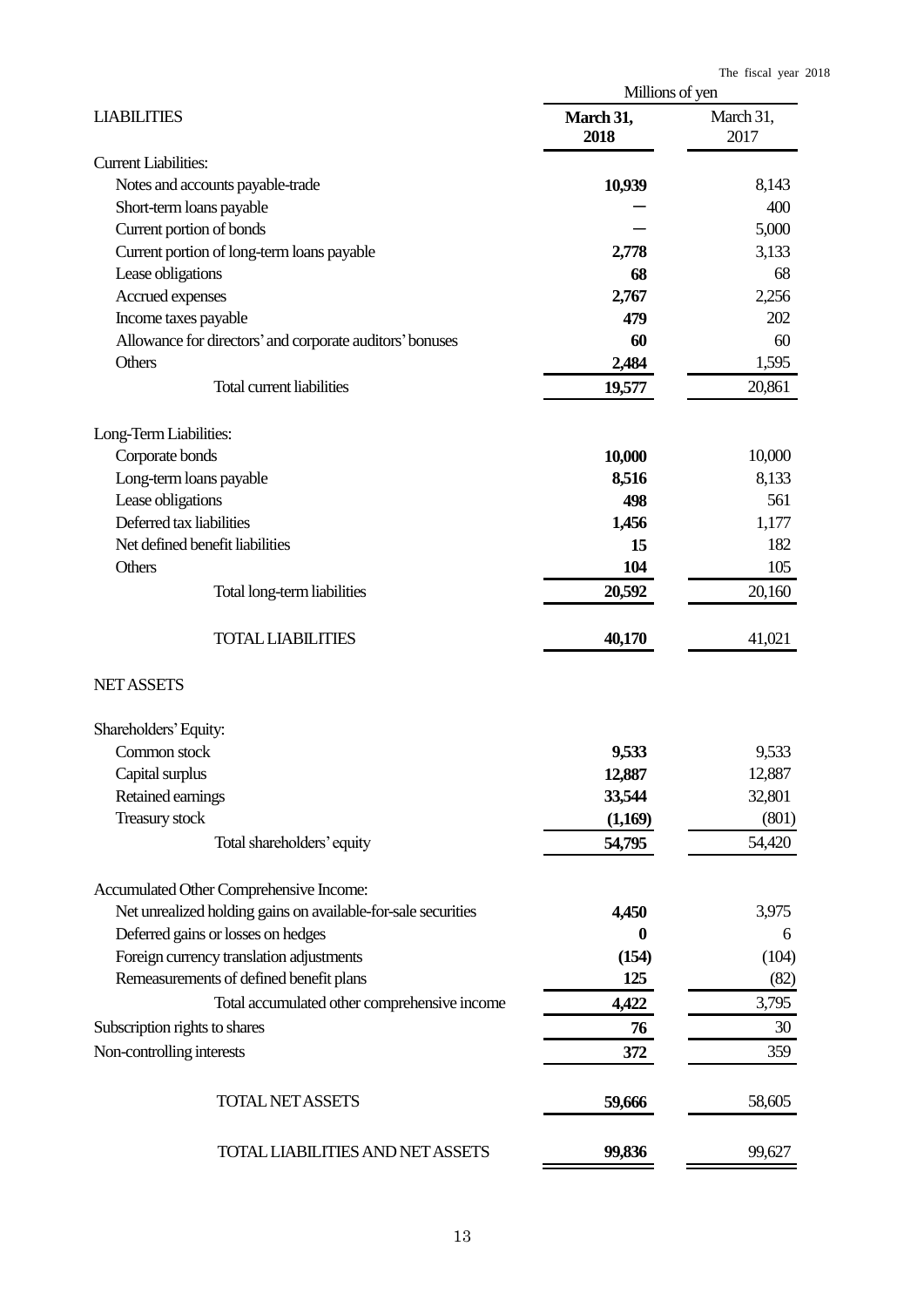# **Consolidated Statements of Income**

# Years ended March 31, 2018 and 2017

|                                                         | Millions of yen   |                   |
|---------------------------------------------------------|-------------------|-------------------|
|                                                         | March 31,<br>2018 | March 31,<br>2017 |
| Net Sales                                               | 55,228            | 44,130            |
| <b>Cost of Sales</b>                                    | 39,401            | 31,206            |
| <b>Gross Profit</b>                                     | 15,826            | 12,924            |
| Selling, General and Administrative Expenses            | 13,177            | 11,778            |
| <b>Operating Profit</b>                                 | 2,649             | 1,145             |
| Non-Operating Income:                                   |                   |                   |
| Interest income                                         | 14                | 14                |
| Dividend income                                         | 199               | 199               |
| Insurance income                                        | 75                | $\boldsymbol{0}$  |
| Others                                                  | 162               | 173               |
|                                                         | 452               | 388               |
| Non-Operating Expenses:                                 |                   |                   |
| Interest expenses                                       | 129               | 123               |
| Sales discounts                                         | 233               | 139               |
| Loss on retirement of fixed assets                      | 44                | 37                |
| Foreign exchange losses                                 | 239               | 240               |
| Others                                                  | 57                | 88                |
|                                                         | 704               | 628               |
| <b>Ordinary Profit</b>                                  | 2,397             | 905               |
| Extraordinary income:                                   |                   |                   |
| Gain on sales of fixed assets                           | 39                |                   |
| Compensation for transfer                               | 250               |                   |
|                                                         | 289               |                   |
| <b>Extraordinary Losses:</b>                            |                   |                   |
| Dismantlement expenses                                  | 197               |                   |
|                                                         | 197               |                   |
| Profit Before Income Taxes                              | 2,489             | 905               |
| <b>Income Taxes:</b>                                    |                   |                   |
| Current                                                 | 597               | 134               |
| Deferred                                                | 217               | 1,050             |
|                                                         | 815               | 1,184             |
| Profit (loss)                                           | 1,674             | (278)             |
| Profit (loss) attributable to non-controlling interests | (4)               | 12                |
| Profit (loss) attributable to owners of parent          | 1,678             | (291)             |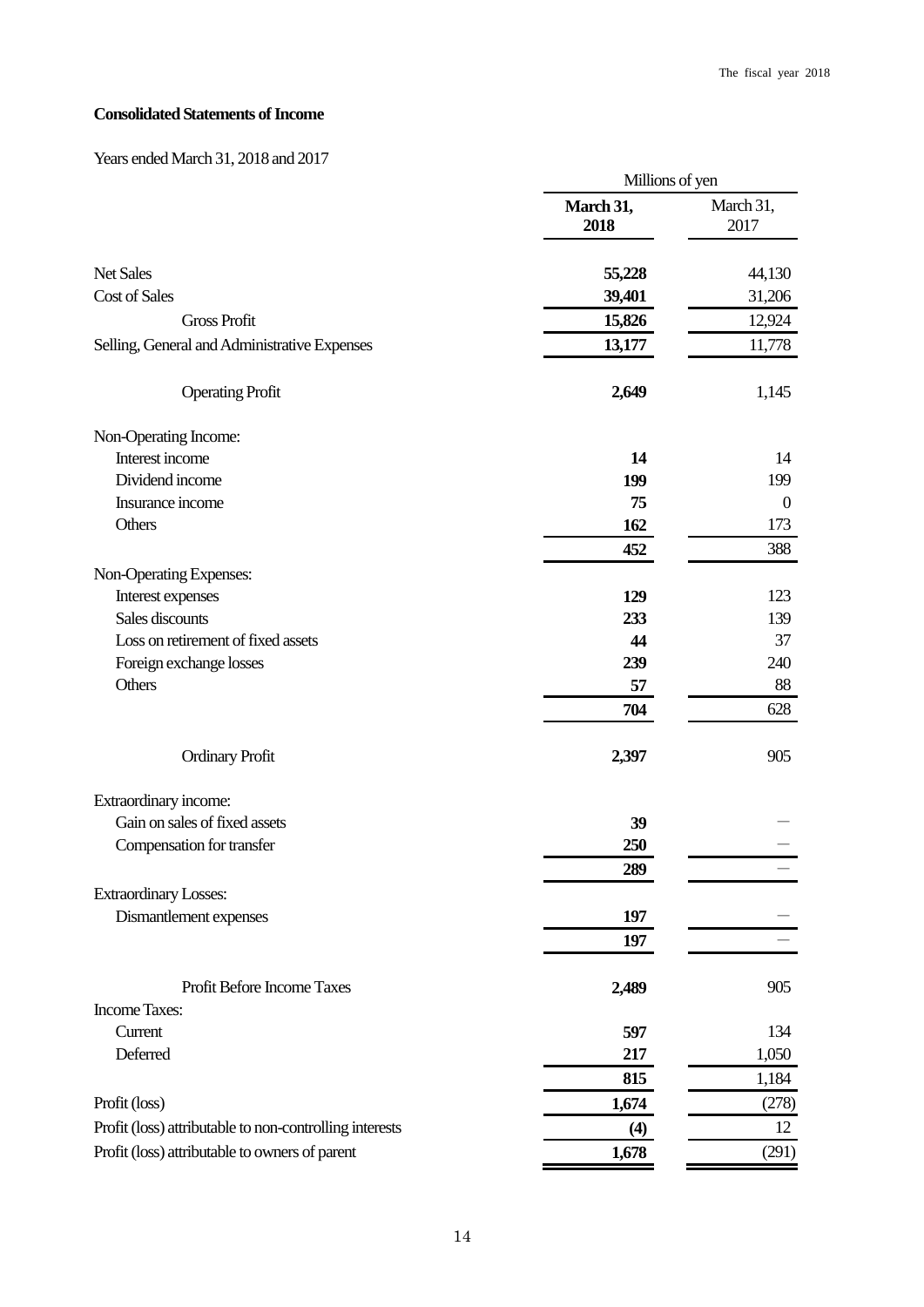# **Consolidated Statements of Comprehensive Income**

# Years ended March 31, 2018 and 2017

|                                                                | Millions of yen   |                   |  |
|----------------------------------------------------------------|-------------------|-------------------|--|
|                                                                | March 31,<br>2018 | March 31,<br>2017 |  |
| Profit (loss)                                                  | 1,674             | (278)             |  |
| Other Comprehensive Income:                                    |                   |                   |  |
| Net unrealized holding gains on available-for-sale securities  | 474               | 1,797             |  |
| Deferred gains or losses on hedges                             | <b>(6)</b>        | 11                |  |
| Foreign currency translation adjustments                       | (32)              | (266)             |  |
| Remeasurements of defined benefit plans                        | 207               | 85                |  |
| <b>Total Other Comprehensive Income</b>                        | 643               | 1,627             |  |
| Comprehensive Income                                           | 2,317             | 1,348             |  |
| Breakdown:                                                     |                   |                   |  |
| Comprehensive income attributable to owners of the parent      | 2,304             | 1,334             |  |
| Comprehensive income attributable to non-controlling interests | 12                | 13                |  |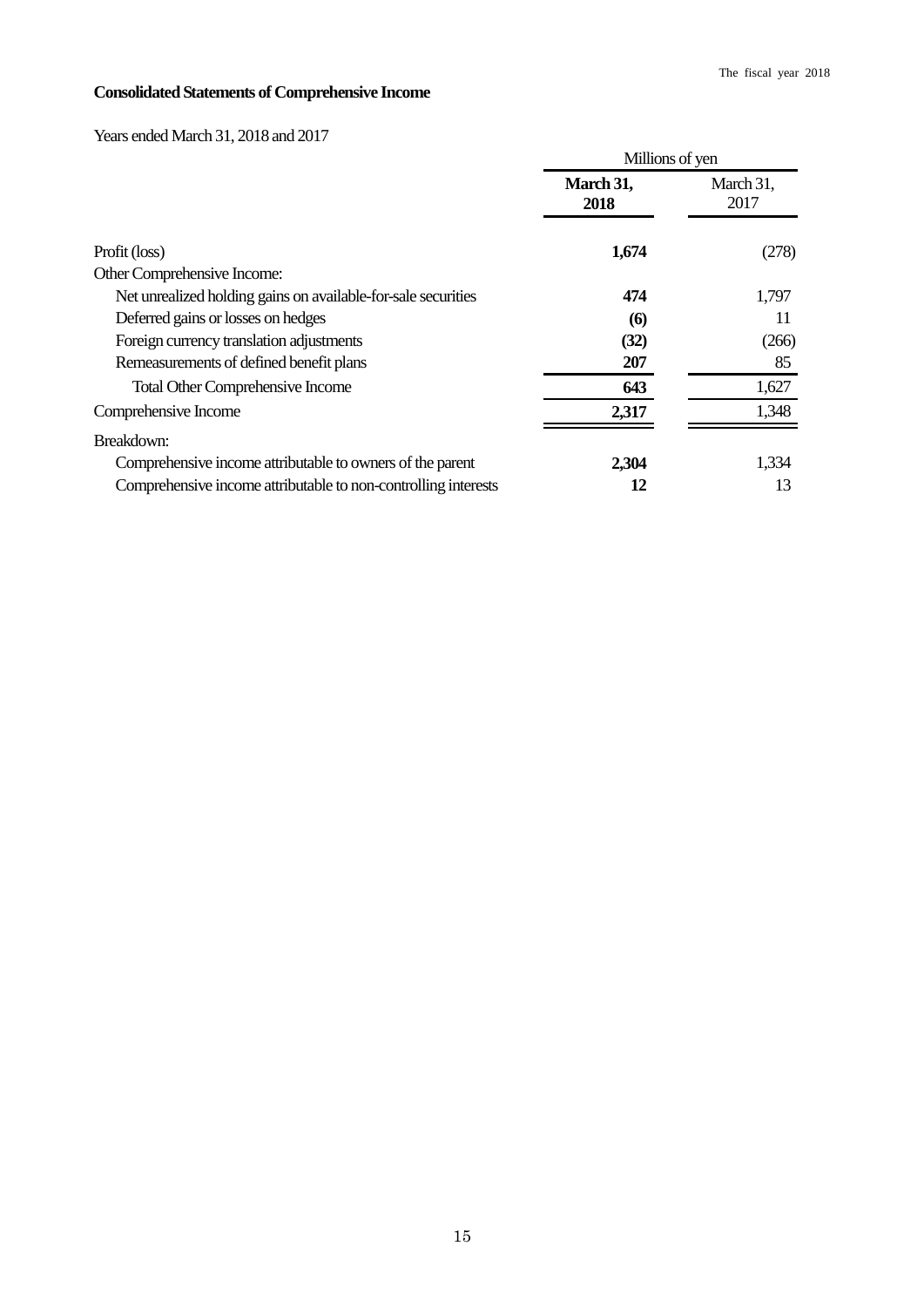# **Statement of Changes in Consolidated Shareholders'Equity**

For the fiscal year ended March 31, 2018

|                                                          |              |                           |                      |                | (Millions of yen)                |  |  |  |
|----------------------------------------------------------|--------------|---------------------------|----------------------|----------------|----------------------------------|--|--|--|
|                                                          |              | Shareholders' Equity      |                      |                |                                  |  |  |  |
|                                                          | Common stock | Capital<br><b>Surplus</b> | Retained<br>earnings | Treasury stock | Total<br>shareholders'<br>equity |  |  |  |
| As of April 1, 2017                                      | 9,533        | 12,887                    | 32,801               | (801)          | 54,420                           |  |  |  |
| Changes during the period                                |              |                           |                      |                |                                  |  |  |  |
| Cash dividends                                           |              |                           | (935)                |                | (935)                            |  |  |  |
| Profit attributable to owners<br>of parent               |              |                           | 1,678                |                | 1,678                            |  |  |  |
| Acquisition of treasury<br>stock                         |              |                           |                      | (420)          | (420)                            |  |  |  |
| Disposal of treasury stock                               |              |                           |                      | 51             | 51                               |  |  |  |
| Net changes in items other<br>than shareholders' capital |              |                           |                      |                |                                  |  |  |  |
| Total changes during the period                          |              |                           | 742                  | (368)          | 374                              |  |  |  |
| As of March 31, 2018                                     | 9,533        | 12,887                    | 33,544               | (1,169)        | 54,795                           |  |  |  |

|                                                             |                                                                                       |                                                 | Accumulated other comprehensive income            |                                                    |                                                          |                                     |                                  |                     |
|-------------------------------------------------------------|---------------------------------------------------------------------------------------|-------------------------------------------------|---------------------------------------------------|----------------------------------------------------|----------------------------------------------------------|-------------------------------------|----------------------------------|---------------------|
|                                                             | Net unrealized<br>holding gains<br><sub>on</sub><br>available-for-<br>sale securities | <b>Deferred</b><br>gains or losses<br>on hedges | Foreign<br>currency<br>translation<br>adjustments | Remeasure-<br>ments of<br>defined<br>benefit plans | Total<br>Accumulated<br>other<br>comprehensive<br>income | Subscription<br>rights to<br>shares | Non-<br>controlling<br>interests | Total<br>net assets |
| As of April 1, 2017                                         | 3,975                                                                                 | 6                                               | (104)                                             | (82)                                               | 3,795                                                    | 30                                  | 359                              | 58,605              |
| Changes during the<br>period                                |                                                                                       |                                                 |                                                   |                                                    |                                                          |                                     |                                  |                     |
| Cash dividends                                              |                                                                                       |                                                 |                                                   |                                                    |                                                          |                                     |                                  | (935)               |
| Profit attributable to<br>owners of parent                  |                                                                                       |                                                 |                                                   |                                                    |                                                          |                                     |                                  | 1,678               |
| Acquisition of<br>treasury stock                            |                                                                                       |                                                 |                                                   |                                                    |                                                          |                                     |                                  | (420)               |
| Disposal of treasury<br>stock                               |                                                                                       |                                                 |                                                   |                                                    |                                                          |                                     |                                  | 51                  |
| Net changes in items<br>other than<br>shareholders' capital | 474                                                                                   | (6)                                             | (49)                                              | 207                                                | 626                                                      | 46                                  | 12                               | 685                 |
| Total changes during the<br>period                          | 474                                                                                   | (6)                                             | (49)                                              | 207                                                | 626                                                      | 46                                  | 12                               | 1,060               |
| As of March 31, 2018                                        | 4,450                                                                                 | 0                                               | (154)                                             | 125                                                | 4,422                                                    | 76                                  | 372                              | 59,666              |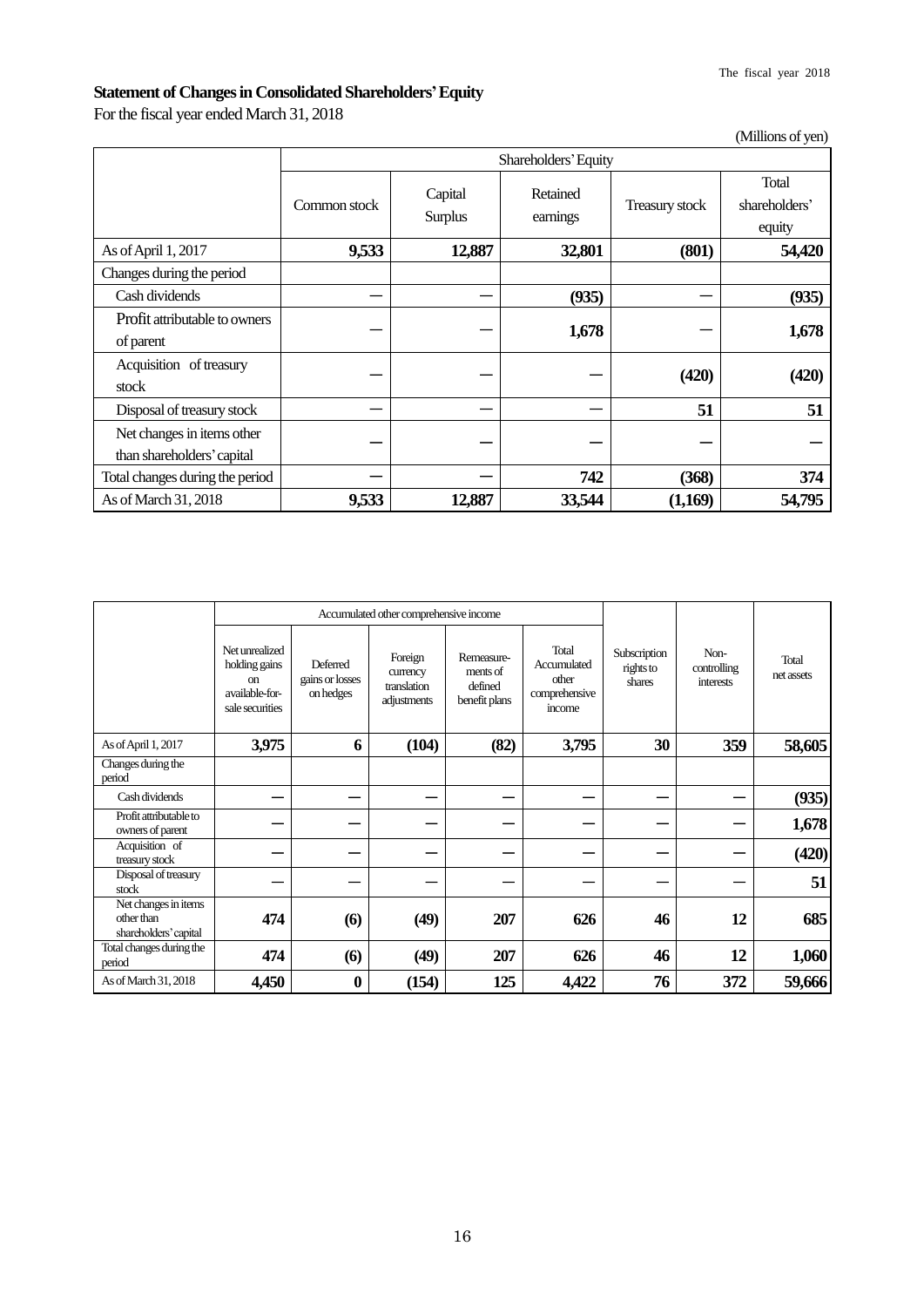# For the fiscal year ended March 31, 2017

(Millions of yen)

|                                                          | Shareholders' Equity |                           |                      |                |                                  |  |  |
|----------------------------------------------------------|----------------------|---------------------------|----------------------|----------------|----------------------------------|--|--|
|                                                          | Common stock         | Capital<br><b>Surplus</b> | Retained<br>earnings | Treasury stock | Total<br>shareholders'<br>equity |  |  |
| As of April 1, 2016                                      | 9,533                | 12,887                    | 34,034               | (620)          | 55,833                           |  |  |
| Changes during the period                                |                      |                           |                      |                |                                  |  |  |
| Cash dividends                                           |                      |                           | (941)                |                | (941)                            |  |  |
| Loss attributable to owners<br>of parent                 |                      |                           | (291)                |                | (291)                            |  |  |
| Acquisition of treasury<br>stock                         |                      |                           |                      | (280)          | (280)                            |  |  |
| Disposal of treasury stock                               |                      |                           | (0)                  | 99             | 99                               |  |  |
| Net changes in items other<br>than shareholders' capital |                      |                           |                      |                |                                  |  |  |
| Total changes during the period                          |                      |                           | (1,232)              | (180)          | (1, 413)                         |  |  |
| As of March 31, 2017                                     | 9,533                | 12,887                    | 32,801               | (801)          | 54,420                           |  |  |

|                                                             |                                                                                       |                                                 | Accumulated other comprehensive income            |                                                    |                                                          |                                     |                                  |                     |
|-------------------------------------------------------------|---------------------------------------------------------------------------------------|-------------------------------------------------|---------------------------------------------------|----------------------------------------------------|----------------------------------------------------------|-------------------------------------|----------------------------------|---------------------|
|                                                             | Net unrealized<br>holding gains<br><sub>on</sub><br>available-for-<br>sale securities | <b>Deferred</b><br>gains or losses<br>on hedges | Foreign<br>currency<br>translation<br>adjustments | Remeasure-<br>ments of<br>defined<br>benefit plans | Total<br>Accumulated<br>other<br>comprehensive<br>income | Subscription<br>rights to<br>shares | Non-<br>controlling<br>interests | Total<br>net assets |
| As of April 1, 2016                                         | 2,177                                                                                 | (4)                                             | 163                                               | (167)                                              | 2,169                                                    | 18                                  | 35                               | 58,056              |
| Changes during the<br>period                                |                                                                                       |                                                 |                                                   |                                                    |                                                          |                                     |                                  |                     |
| Cash dividends                                              |                                                                                       |                                                 | --                                                |                                                    | -                                                        |                                     |                                  | (941)               |
| Loss attributable to<br>owners of parent                    |                                                                                       |                                                 |                                                   |                                                    |                                                          |                                     |                                  | (291)               |
| Acquisition of<br>treasury stock                            |                                                                                       |                                                 |                                                   |                                                    |                                                          |                                     |                                  | (280)               |
| Disposal of treasury<br>stock                               |                                                                                       |                                                 |                                                   |                                                    |                                                          |                                     |                                  | 99                  |
| Net changes in items<br>other than<br>shareholders' capital | 1,797                                                                                 | 11                                              | (268)                                             | 85                                                 | 1,626                                                    | 11                                  | 324                              | 1,962               |
| Total changes during the<br>period                          | 1,797                                                                                 | 11                                              | (268)                                             | 85                                                 | 1,626                                                    | 11                                  | 324                              | 549                 |
| As of March 31, 2017                                        | 3,975                                                                                 | 6                                               | (104)                                             | (82)                                               | 3,795                                                    | 30                                  | 359                              | 58,605              |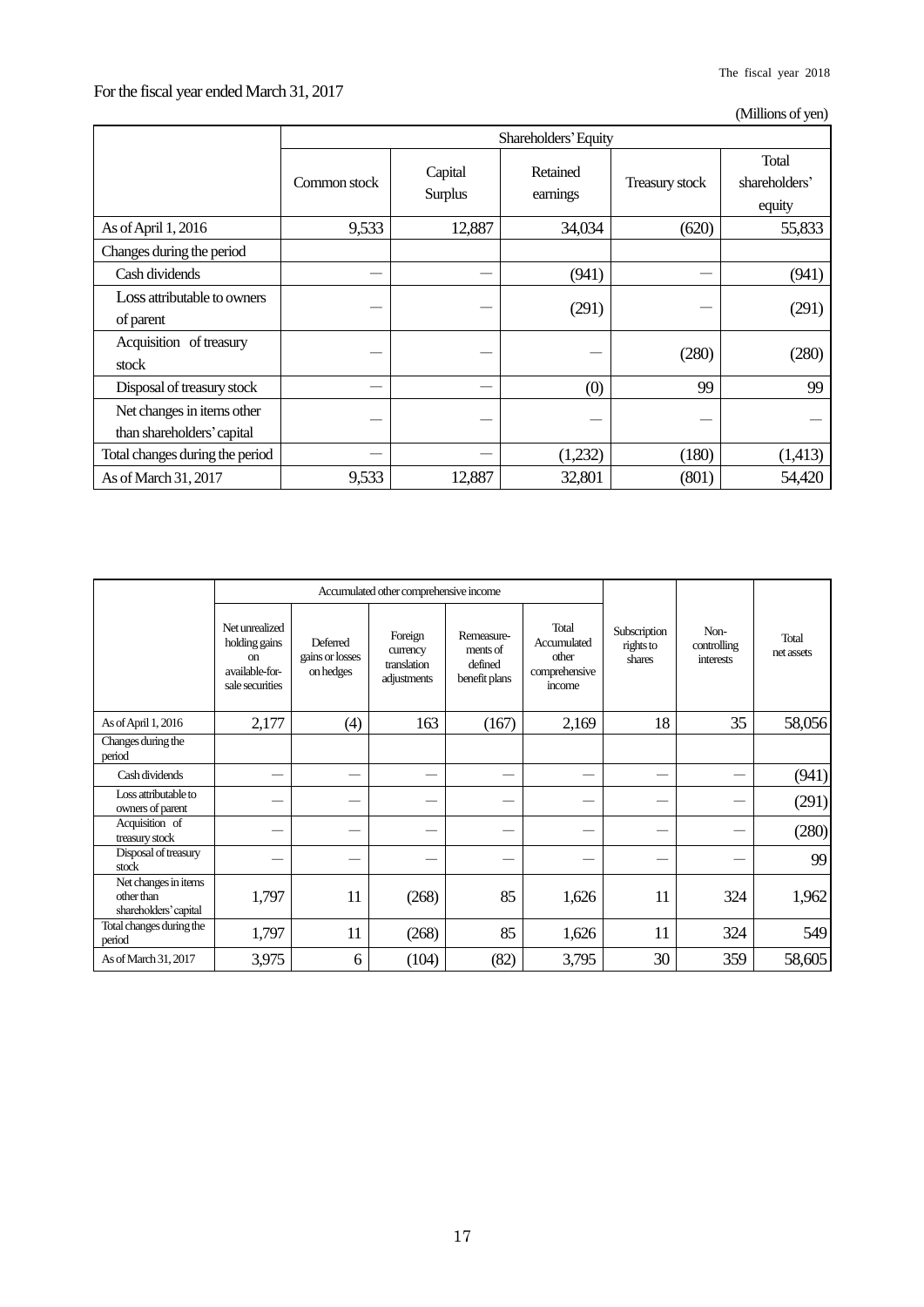# The fiscal year 2018

# **Consolidated Statements of Cash Flows**

Years ended March 31, 2018 and 2017

|                                                                                    | Millions of yen   |                   |  |
|------------------------------------------------------------------------------------|-------------------|-------------------|--|
|                                                                                    | March 31,<br>2018 | March 31,<br>2017 |  |
| Cash Flows from Operating Activities:                                              |                   |                   |  |
| Profit before income taxes                                                         | 2,489             | 905               |  |
| Depreciation and amortization                                                      | 3,094             | 2,596             |  |
| Increase (Decrease) in allowance for doubtful accounts                             | 18                | (4)               |  |
| Increase (Decrease) in allowance for directors' and<br>corporate auditors' bonuses |                   | (10)              |  |
| Decrease in net defined benefit liabilities                                        | (184)             | (255)             |  |
| Interest and dividend income                                                       | (214)             | (214)             |  |
| Interest expenses                                                                  | 129               | 123               |  |
| Loss on retirement of fixed assets                                                 | 44                | 37                |  |
| Compensation for transfer                                                          | (250)             |                   |  |
| Dismantlement expenses                                                             | 197               |                   |  |
| Decrease (Increase) in notes and accounts<br>receivable-trade                      | (3,196)           | (2,264)           |  |
| Decrease (Increase) in inventories                                                 | 410               | 2,984             |  |
| Decrease (Increase) in other accounts receivable                                   | (107)             | 329               |  |
| Increase (Decrease) in notes and accounts<br>payable-trade                         | 2,704             | 686               |  |
| Increase (Decrease) in accrued expenses                                            | 326               | (133)             |  |
| Others-net                                                                         | 228               | 552               |  |
| Subtotal                                                                           | 5,688             | 5,333             |  |
| Interest and dividend income received                                              | 214               | 214               |  |
| Interest expenses paid                                                             | (139)             | (114)             |  |
| Proceeds from compensation for transfer                                            | 250               |                   |  |
| Income taxes refund(paid)                                                          | 29                | (451)             |  |
| Net cash provided by operating activities                                          | 6,043             | 4,981             |  |
|                                                                                    |                   |                   |  |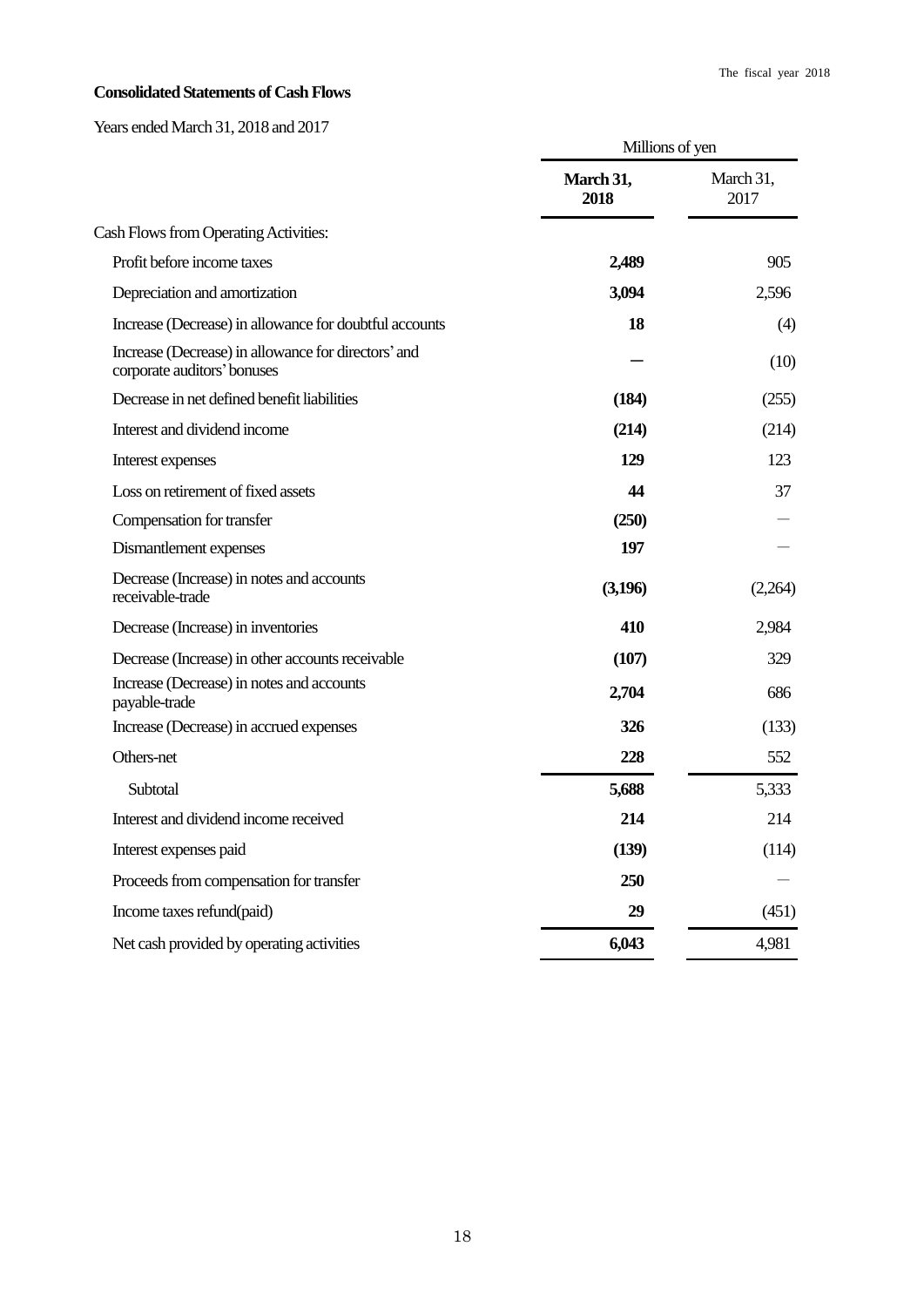|                                                                                     | Millions of yen   |                   |  |
|-------------------------------------------------------------------------------------|-------------------|-------------------|--|
|                                                                                     | March 31,<br>2018 | March 31,<br>2017 |  |
| Cash Flows from Investing Activities:                                               |                   |                   |  |
| Payments into time deposits                                                         | (83)              | (247)             |  |
| Proceeds from time deposits                                                         | 201               | 571               |  |
| Payments for purchase of property,<br>plant and equipment                           | (1,539)           | (3,756)           |  |
| Payments for purchase of intangible assets                                          | (143)             | (439)             |  |
| Payments for purchase of investment securities                                      | (18)              | (17)              |  |
| Payments for purchase of insurance funds                                            | (260)             | (268)             |  |
| Proceeds from cancellation of insurance funds                                       | 532               |                   |  |
| Purchase of shares of subsidiaries resulting in<br>change in scope of consolidation |                   | (1,211)           |  |
| Others-net                                                                          | (68)              | (6)               |  |
| Net cash used in investing activities                                               | (1,379)           | (5,376)           |  |
| Cash Flows from Financing Activities:                                               |                   |                   |  |
| Increase in short-term loans payable                                                | 2,500             | 1,800             |  |
| Decrease in short-term loans payable                                                | (2,897)           | (1,800)           |  |
| Proceeds from long-term loans payable                                               | 3,420             | 7,098             |  |
| Repayments of long-term loans payable                                               | (3,391)           | (3,818)           |  |
| Proceeds from issuance of bonds                                                     |                   | 10,000            |  |
| Redemption of bonds                                                                 | (5,000)           |                   |  |
| Redemption of convertible bonds with subscription rights to shares                  |                   | (4,999)           |  |
| Cash dividends paid                                                                 | (935)             | (941)             |  |
| Payments for purchase of treasury stock                                             | (420)             | (280)             |  |
| Others-net                                                                          | 28                | 67                |  |
| Net cash provided by (used in) financing activities                                 | (6,696)           | 7,126             |  |
| Effect of exchange rate change on<br>cash and cash equivalents                      | 11                | (78)              |  |
| Net increase (decrease) in cash and cash equivalents                                | (2,020)           | 6,653             |  |
| Cash and cash equivalents at beginning of year                                      | 20,040            | 13,386            |  |
| Cash and cash equivalents at end of year                                            | 18,019            | 20,040            |  |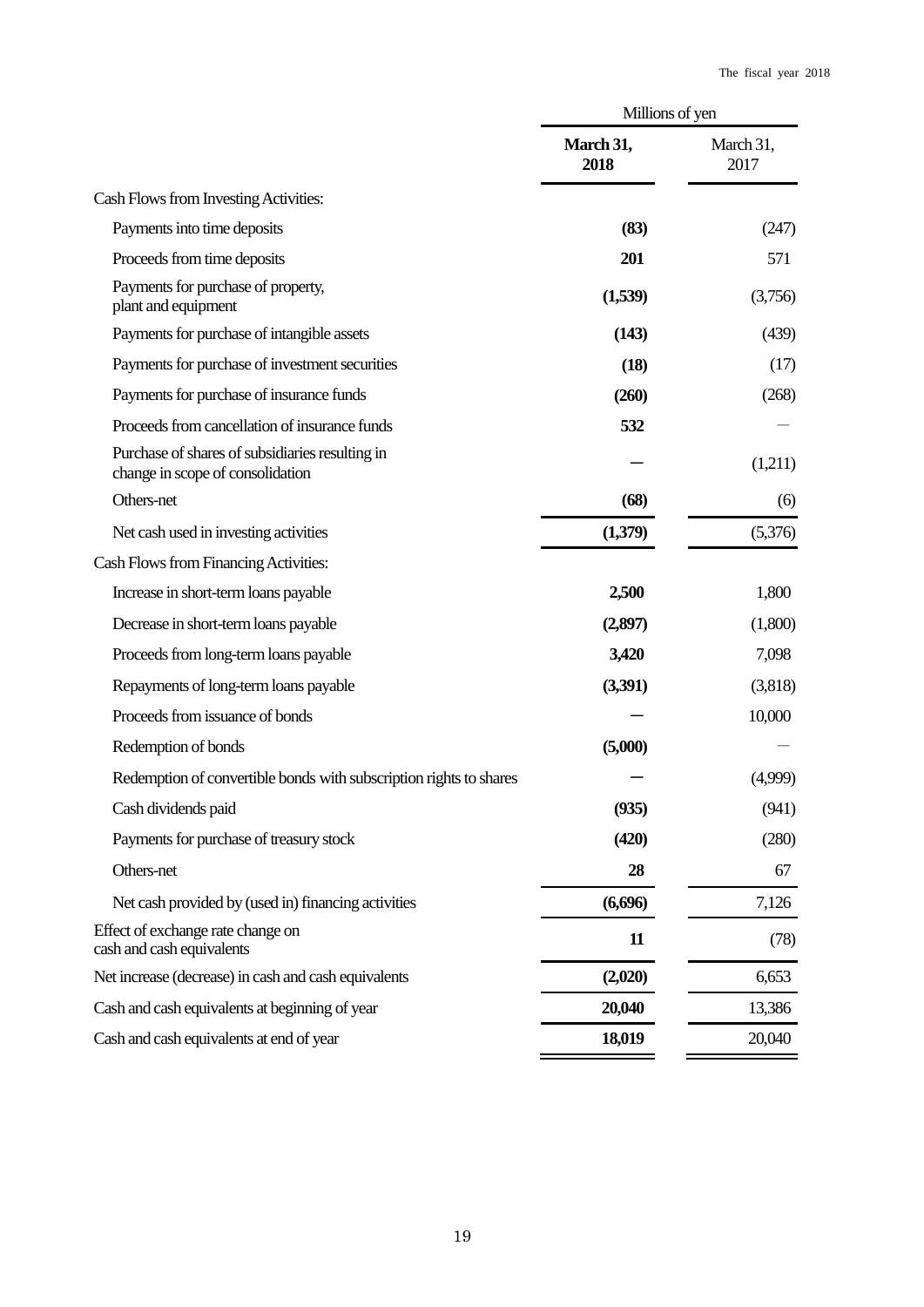#### **10. Notes**

#### **(Notes on the Premise of a Going Concern)**

There are no applicable articles.

#### **(Additional Information)**

(Accounting procedures for the ESOP trust)

At the Board of Directors meeting held on February 13, 2018, and it was decided that the employee incentive plan, an ESOP trust, would be re-introduced. The aim of this re-introduction is to further enhance the employee benefits system, which supports the growth of the Company. We also aim to improve medium- to long-term corporate value and raise awareness among employees of the Company's business performance and share price by providing incentives to raise the share price.

Furthermore, the ESOP trust that was introduced in February 2013 was closed on March 14, 2018, the end date of the trust designated upon its introduction.

(1) Outline of Trades

The ESOP trust (hereafter referred to as the Trust Account) was established by the Company to cover employees enrolled in the Company's Stock Ownership Association who fulfill certain criteria for becoming beneficiaries. Within a predetermined acquisition period, the Trust Account acquires shares of treasury stock in a number equivalent to that which the Company's Stock Ownership Association expects to acquire over the five years, and then sells on said stock to the Company's Stock Ownership Association on a set day every subsequent month. At the end of the term of the trust, if the Trust Account records a profit due to higher share prices, this profit shall be distributed to the beneficiaries in proportion to their individual contributions. If the Trust Account records a loss on transfer due to lower share prices and debt is incurred on trust assets, no additional burden will be imposed on employees as the Company will repay the bank in one lump sum in accordance with the warranty of the loan agreement.

(2) Treasury Shares Remaining in the Trust

Shares of the Company remaining in the trust are recorded as treasury shares under net assets at carrying value (net of associated costs) . The carrying value and number of such treasury shares were ¥48 million and 113,000 shares respectively at March 31, 2017 and ¥416 million and 480,000 shares respectively at March 31, 2018.

(3) Carrying Value of Loans Recorded through Application of the Gross Price Method As of March 31, 2017: ¥66 million; As of March 31, 2018: ¥420 million

20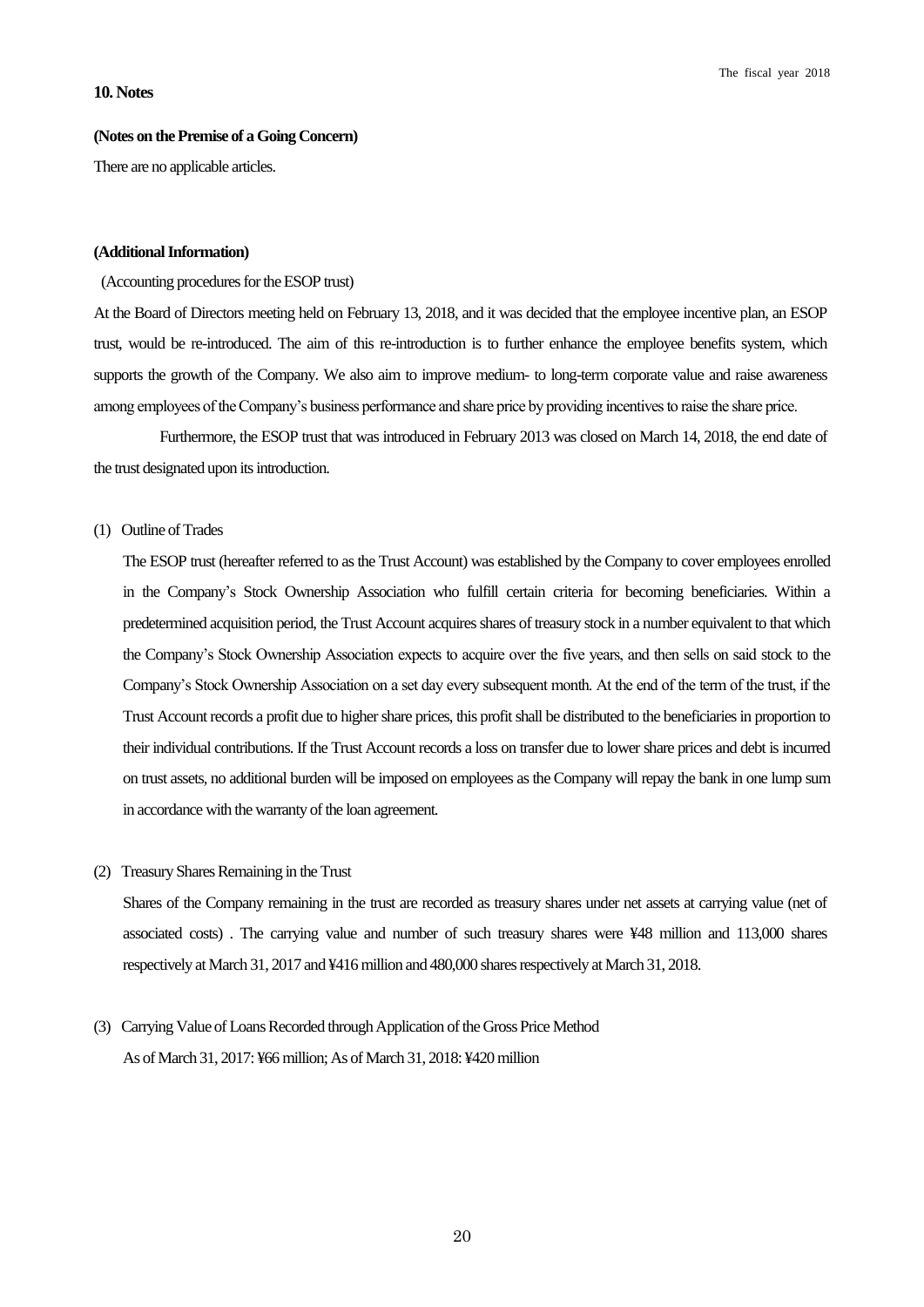# **(Statement of Changes in Consolidated Shareholders'Equity)**

For the fiscal Year ended March 31, 2018

| 1. Class and Number of Shares Issued |  |
|--------------------------------------|--|
|                                      |  |

|              | As of April 1, 2017<br>(Shares) | Increased shares<br>during the fiscal year<br>(Shares) | Decreased shares<br>during the fiscal year<br>(Shares) | As of March 31, 2018<br>(Shares) |
|--------------|---------------------------------|--------------------------------------------------------|--------------------------------------------------------|----------------------------------|
| Common stock | 73,501,425                      |                                                        |                                                        | 73,501,425                       |

## 2. Class and Number of Treasury stock

|              | As of April 1, 2017<br>(Shares) | Increased shares<br>during the fiscal year<br>(Shares) | Decreased shares<br>during the fiscal year<br>(Shares) | As of March 31, 2018<br>(Shares) |
|--------------|---------------------------------|--------------------------------------------------------|--------------------------------------------------------|----------------------------------|
| Common stock | 1,638,790                       | 484,842                                                | 118,100                                                | 2,005,532                        |

Notes: 1. The 480,100 shares held by the ESOP trust are included in treasury stock at March 31, 2018.

2. The increase of 342 shares of treasury stock is due to purchase of odd lot shares of less than one trading unit.

3. The increase of 484,500 shares of treasury stock is due to purchase of treasury stock by the ESOP trust.

4. The decrease of 118,100 shares of treasury stock is due to sales of shares by the ESOP trust to the Employee Stock Ownership Association.

## 3.Subscription rights

|                | Breakdown of<br>subscription rights                             | Type of<br>shares<br>subject to<br>subscription<br>rights | Number of shares subject to subscription rights (Shares) | Balance as of                                           |                                                  |                         |                                          |
|----------------|-----------------------------------------------------------------|-----------------------------------------------------------|----------------------------------------------------------|---------------------------------------------------------|--------------------------------------------------|-------------------------|------------------------------------------|
|                |                                                                 |                                                           | As of<br>April 1, 2017                                   | <b>Increased</b><br>shares<br>during the<br>fiscal year | Decreased<br>shares<br>during the<br>fiscal year | As of March<br>31, 2018 | March<br>31,2018<br>(Millions of<br>yen) |
| The<br>Company | <b>Stock Options as</b><br><b>Subscription</b><br><b>Rights</b> |                                                           |                                                          |                                                         |                                                  |                         | 76                                       |
| <b>Total</b>   |                                                                 |                                                           |                                                          |                                                         |                                                  | 76                      |                                          |

## 4. Dividend

(1) Dividend Paid

| <b>Resolution</b>                                               | Class of<br>Stock   | <b>Total Dividend</b><br>(Millions of yen) | Dividend per<br>share<br>Yen) | Record<br>date        | Effective<br>Date       |
|-----------------------------------------------------------------|---------------------|--------------------------------------------|-------------------------------|-----------------------|-------------------------|
| Ordinary general meeting<br>of shareholders on<br>June 29, 2017 | <b>Common stock</b> | 467                                        | 6.50                          | March 31,<br>2017     | <b>June 30,</b><br>2017 |
| Board of directors on<br>November 6, 2017                       | <b>Common stock</b> | 467                                        | 6.50                          | September 30,<br>2017 | December 6,<br>2017     |

Notes: 1. Total dividends, based on a resolution at the ordinary general meeting of shareholders held on June 29, 2017, include Notes: ¥0million to be paid as dividends on the 113,700 shares oftreasury stock held to date by the ESOP trust.

2. Total dividends, based on a resolution at a meeting of Board of Directors held on November 6, 2017, include ¥0 million to be paid as dividends on the 43,000 shares of treasury stock held to date by the ESOP trust.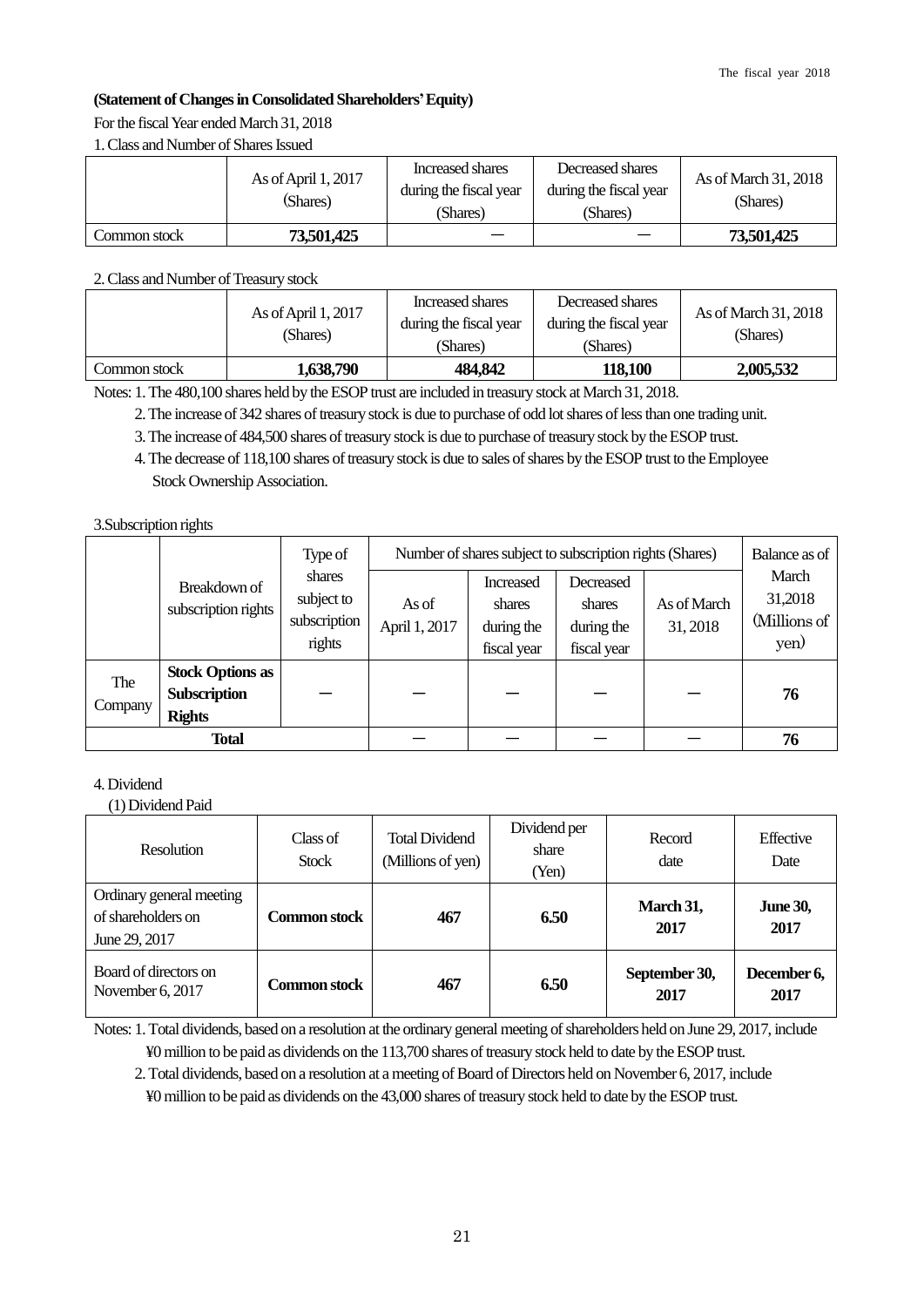(2) Dividend with a record date that falls within the current fiscal period under review and an effective date in the following fiscal period

| Resolution                                                      | Class of<br>stock | Resource<br>of dividend     | <b>Total Dividend</b><br>(Millions of yen) | Dividend per<br>share<br>Yen) | Record<br>date    | Effective<br>Date       |
|-----------------------------------------------------------------|-------------------|-----------------------------|--------------------------------------------|-------------------------------|-------------------|-------------------------|
| Ordinary general meeting<br>of shareholders on<br>June 28, 2018 | Common<br>stock   | <b>Retained</b><br>earnings | 467                                        | 6.50                          | March 31,<br>2018 | <b>June 29,</b><br>2018 |

Note: Total dividends include ¥3 million to be paid as dividends on the 480,100 shares of treasury stock held to date by the ESOP trust.

# For the fiscal Year ended March 31, 2017

# 1. Class and Number of Shares Issued

|              | As of April 1, 2016<br>(Shares) |  | Decreased shares<br>during the fiscal year<br>(Shares) | As of March 31, 2017<br>(Shares) |
|--------------|---------------------------------|--|--------------------------------------------------------|----------------------------------|
| Common stock | 73,501,425                      |  |                                                        | 73,501,425                       |

# 2. Class and Number of Treasury stock

|              | As of April 1, 2016<br>(Shares) | Increased shares<br>during the fiscal year<br>(Shares) | Decreased shares<br>during the fiscal year<br>(Shares) | As of March 31, 2017<br>(Shares) |
|--------------|---------------------------------|--------------------------------------------------------|--------------------------------------------------------|----------------------------------|
| Common stock | ,140,077                        | 730,513                                                | 231,800                                                | 1,638,790                        |

Notes: 1. The 113,700 shares held by the ESOP trust are included in treasury stock at March 31, 2017.

2. The increase of 513 shares of treasury stock is due to purchase of odd lot shares of less than one trading unit.

3. The increase of 730,000 shares of treasury stock is due to acquisition of treasury stock based on a resolution passed at a meeting of Board of Directors.

4. The decrease of 7,500 shares of treasury stock is due to exercise of the share option rights.

5. The decrease of 224,300 shares of treasury stock is due to sales of shares by the ESOP trust to the Employee Stock Ownership Association.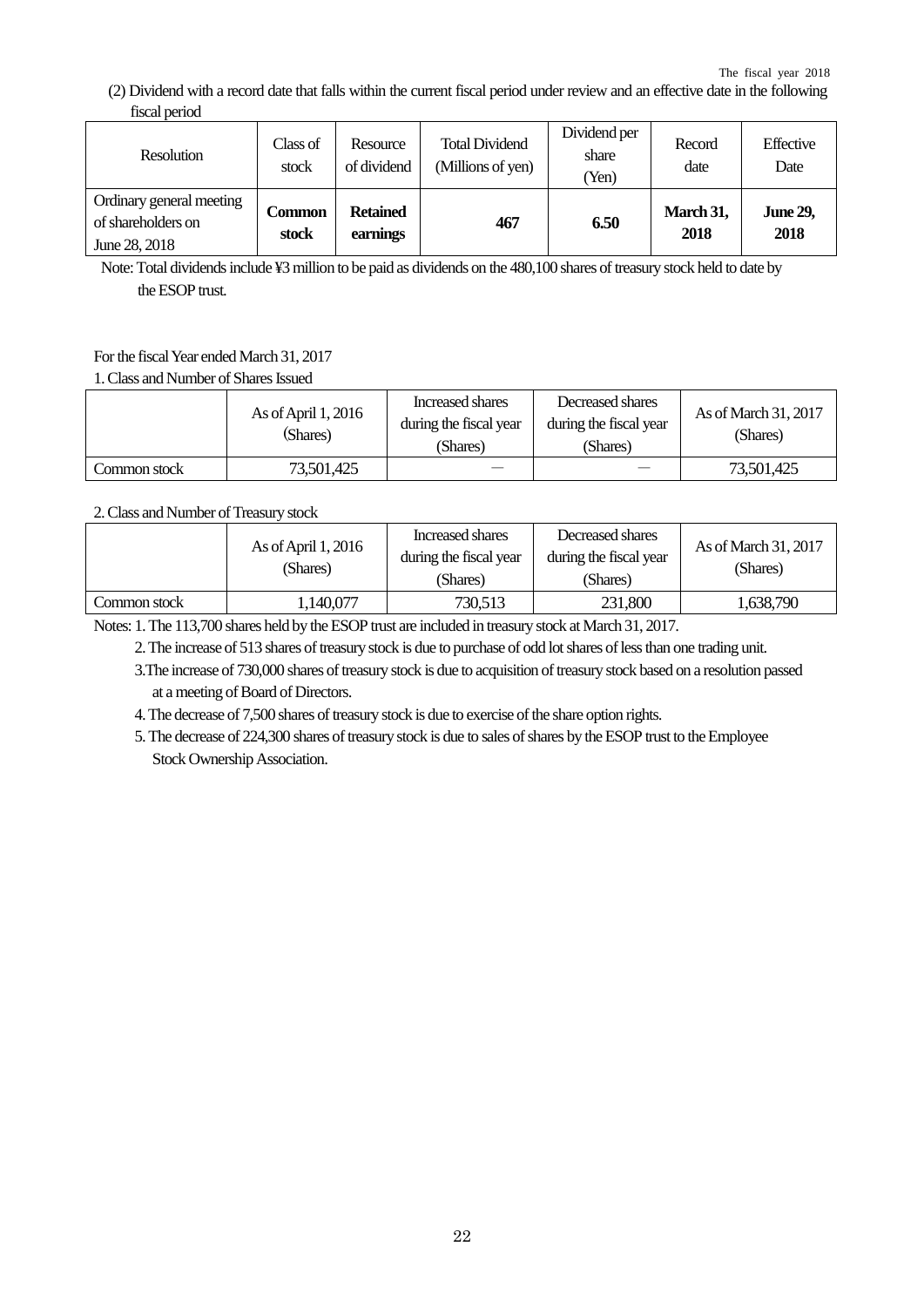### 3.Subscription rights

|                |                                                                                                                           | Type of                                        | Number of shares subject to subscription rights (Shares) | Balance as of                                           |                                                  |                         |                                          |
|----------------|---------------------------------------------------------------------------------------------------------------------------|------------------------------------------------|----------------------------------------------------------|---------------------------------------------------------|--------------------------------------------------|-------------------------|------------------------------------------|
|                | Breakdown of<br>subscription rights                                                                                       | shares<br>subject to<br>subscription<br>rights | As of<br>April 1, 2016                                   | <b>Increased</b><br>shares<br>during the<br>fiscal year | Decreased<br>shares<br>during the<br>fiscal year | As of March<br>31, 2017 | March<br>31,2017<br>(Millions of<br>yen) |
| The<br>Company | Second Series of<br>Unsecured<br>Convertible<br>Bonds with<br>Subscription<br><b>Rights</b><br>(Issued April 19,<br>2011) | Common<br>stock                                | 7,750,387                                                |                                                         | 7,750,387                                        |                         | <b>Note</b>                              |
|                | Stock Options as<br>Subscription<br><b>Rights</b>                                                                         |                                                |                                                          |                                                         |                                                  |                         | 30                                       |
| Total          |                                                                                                                           | 7,750,387                                      |                                                          | 7,750,387                                               |                                                  | 30                      |                                          |

Notes: 1. The total amount of convertible bonds with subscription rights shall be recorded as liabilities at the time of issuance pursuant to the issuance of straight bonds.

2. The decrease of 7,750,387 shares of treasury stock is due to redemption of convertible bonds with subscription rights.

## 4. Dividend

(1) Dividend Paid

| <b>Resolution</b>                                               | Class of<br><b>Stock</b> | <b>Total Dividend</b><br>(Millions of yen) | Dividend per<br>share<br>(Yen) | Record<br>date        | Effective<br>Date   |
|-----------------------------------------------------------------|--------------------------|--------------------------------------------|--------------------------------|-----------------------|---------------------|
| Ordinary general meeting<br>of shareholders on<br>June 29, 2016 | Common stock             | 472                                        | 6.50                           | March 31,<br>2016     | June 30,<br>2016    |
| Board of directors on<br>November 7, 2016                       | Common stock             | 468                                        | 6.50                           | September 30,<br>2016 | December 7,<br>2016 |

Notes: 1. Total dividends, based on a resolution at the ordinary general meeting of shareholders held on June 29, 2016, include ¥2 million to be paid as dividends on the 338,000 shares of treasury stock held to date by the ESOP trust.

2. Total dividends, based on a resolution at a meeting of Board of Directors held on November 7, 2016, include ¥1 million to be paid as dividends on the 207,400 shares of treasury stock held to date by the ESOP trust.

# (2) Dividend with a record date that falls within the current fiscal period under review and an effective date in the following fiscal period

| <b>Resolution</b>                                               | Class of<br>stock | Resource<br>of dividend | <b>Total Dividend</b><br>(Millions of yen) | Dividend per<br>share<br>Yen) | Record<br>date    | <b>Effective</b><br>Date |
|-----------------------------------------------------------------|-------------------|-------------------------|--------------------------------------------|-------------------------------|-------------------|--------------------------|
| Ordinary general meeting<br>of shareholders on<br>June 29, 2017 | Common<br>stock   | Retained<br>earnings    | 467                                        | 6.50                          | March 31,<br>2017 | June 30,<br>2017         |

Note: Total dividends include ¥0 million to be paid as dividends on the 113,700 shares of treasury stock held to date by the ESOP trust.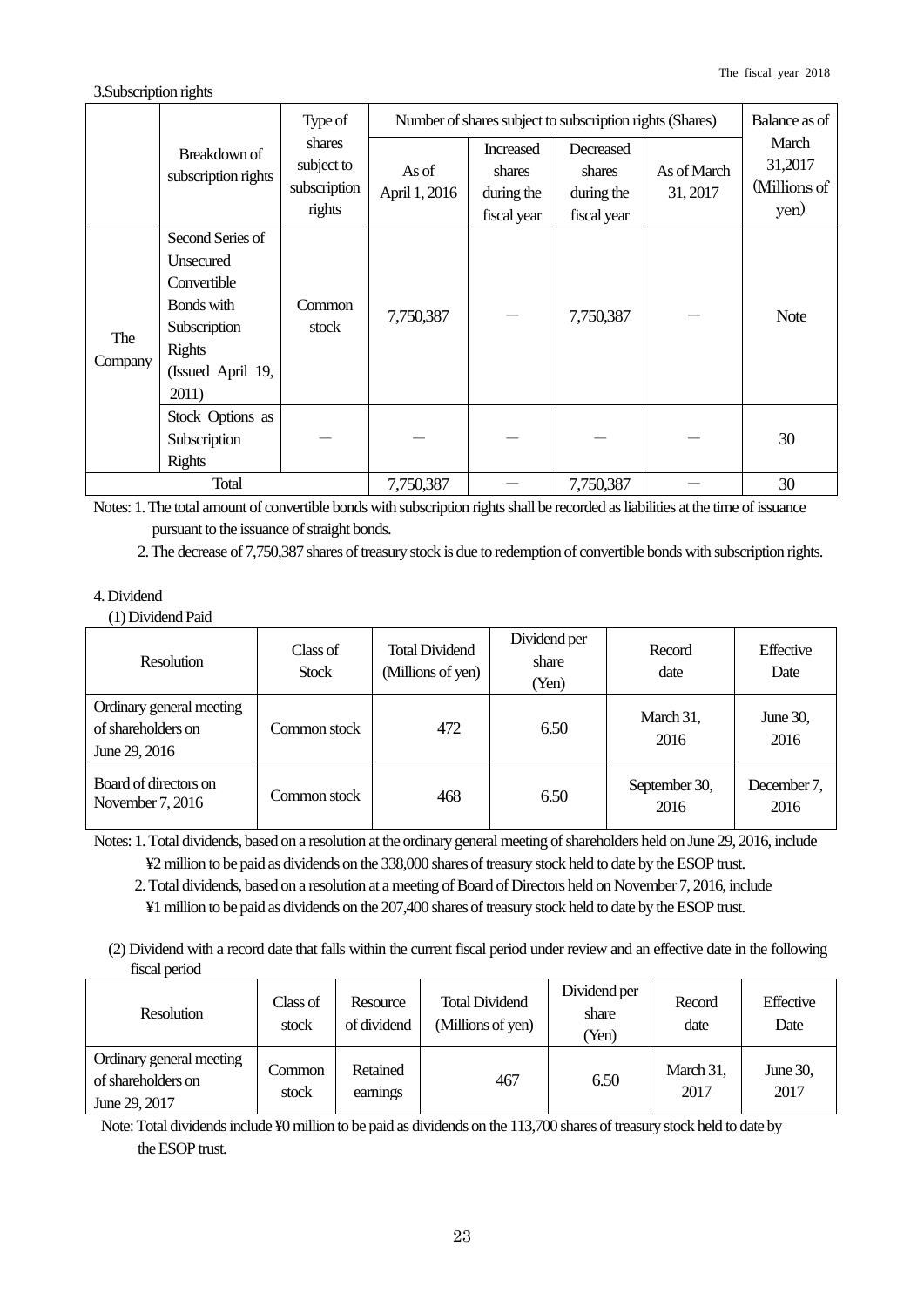### **(Consolidated Statements of Cash Flows)**

1. Relationship between cash and cash equivalents year ended and the amount of the account stated in the consolidated balance sheets

|                                                    |           | Millions of yen |  |  |
|----------------------------------------------------|-----------|-----------------|--|--|
|                                                    | March 31, | March 31,       |  |  |
|                                                    | 2018      | 2017            |  |  |
| Cash and deposits                                  | 18,104    | 20,240          |  |  |
| Time deposits with maturity exceeding three months | (84)      | (200)           |  |  |
| Cash and cash equivalents at end of year           | 18,019    | 20,040          |  |  |

#### 2. Major non-cash transactions

Assets and liabilities related to finance leases are as follows.

|                                       |           | Millions of yen |
|---------------------------------------|-----------|-----------------|
|                                       | March 31, | March 31,       |
|                                       | 2018      | 2017            |
| Assets related to finance leases      | 814       | 814             |
| Liabilities related to finance leases | 566       | 629             |

### **(Business combination related data)**

Business combination through acquisition

1. Confirmation of temporary accounting procedures related to business combinations Regarding the business combination of UBC (Shanghai) Precision Bearing Manufacturing Co., Ltd. and UBC (Suzhou) Bearing Co., Ltd., which was executed on January 13, 2017, the temporary accounting procedures that were used in the previous fiscal year have been confirmed for the fiscal year under review.

In addition, no revisions have been made to the amount of goodwill.

#### 2. Amount of goodwill recognized and related matters

- (1) Amount of goodwill recognized ¥384 million
- (2) Reason for recognition

In light of the acquired businesses' expected excess earnings power in the context of future business expansion, goodwill has been recognized.

(3)Amortization method and period

The straight-line method over a decade.

#### **(Segment Information)**

Because the Group manufactures and sells Needle Roller Bearings, Linear Motion Rolling Guides and Machine Components on an integrated basis, the disclosure of segment information has been omitted.